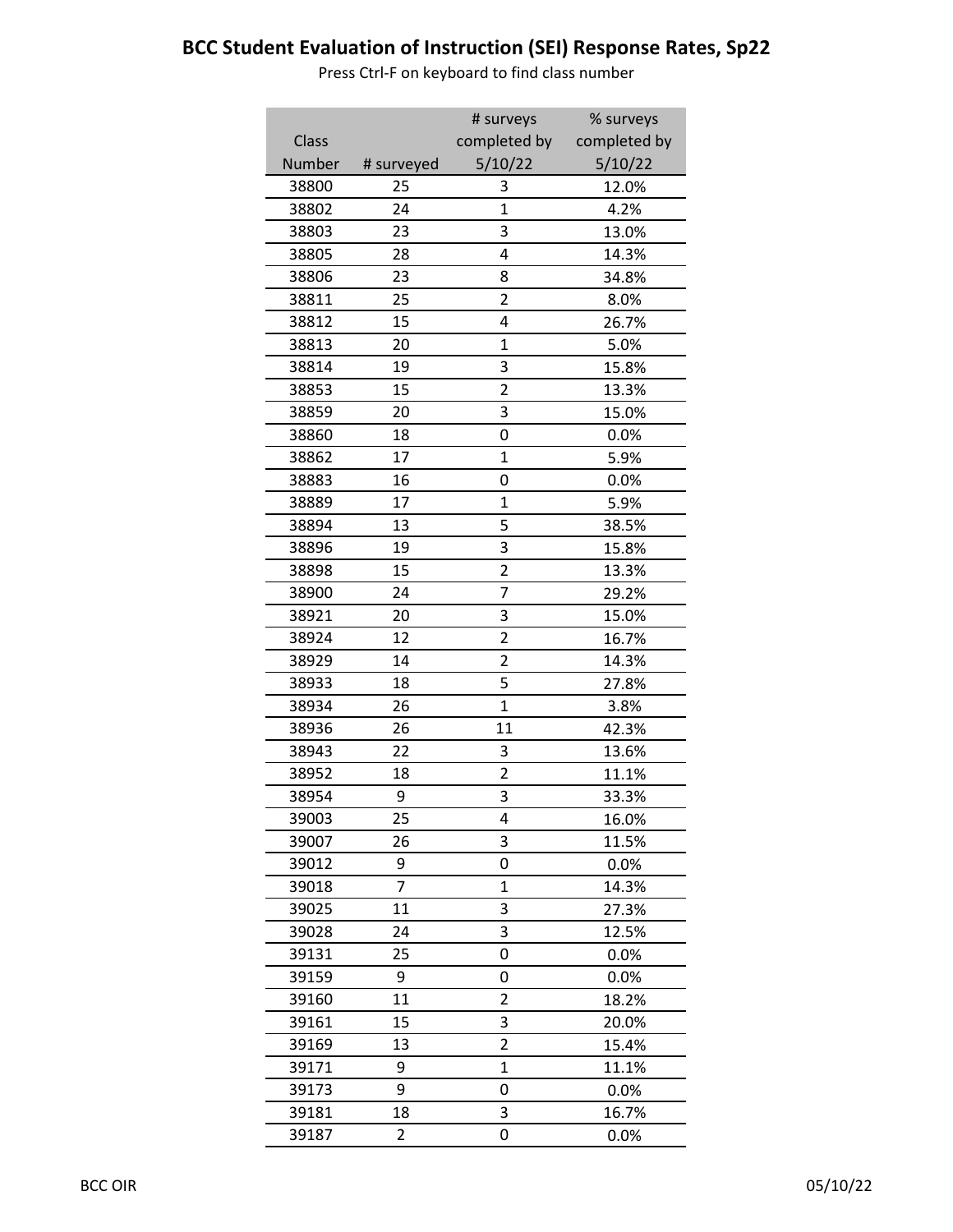|       |                | Press Cur-F on Reyboard to mid class number |       |
|-------|----------------|---------------------------------------------|-------|
| 39190 | 6              | 0                                           | 0.0%  |
| 39192 | 9              | $\overline{1}$                              | 11.1% |
| 39206 | 20             | 7                                           | 35.0% |
| 39209 | 20             | 3                                           | 15.0% |
| 39214 | 12             | $\overline{1}$                              | 8.3%  |
| 39218 | 15             | 3                                           | 20.0% |
| 39222 | 13             | $\overline{\mathbf{c}}$                     | 15.4% |
| 39224 | 13             | 2                                           | 15.4% |
| 39229 | 12             | 0                                           | 0.0%  |
| 39230 | 13             | 0                                           | 0.0%  |
| 39232 | 7              | $\overline{1}$                              | 14.3% |
| 39233 | 18             | 0                                           | 0.0%  |
| 39238 | 13             | 2                                           | 15.4% |
| 39244 | 16             | 1                                           | 6.3%  |
| 39251 | 16             | $\overline{2}$                              | 12.5% |
| 39255 | 16             | $\overline{1}$                              | 6.3%  |
| 39261 | 14             | 0                                           | 0.0%  |
| 39269 | $\overline{7}$ | 3                                           | 42.9% |
| 39278 | 12             | 2                                           | 16.7% |
| 39281 | 7              | $\overline{2}$                              | 28.6% |
| 39283 | 12             | $\overline{c}$                              | 16.7% |
| 39284 | 9              | $\overline{1}$                              | 11.1% |
| 39286 | 17             | $\overline{1}$                              | 5.9%  |
| 39288 | 14             | 2                                           | 14.3% |
| 39289 | 7              | 0                                           | 0.0%  |
| 39291 | 14             | $\mathbf{1}$                                | 7.1%  |
| 39292 | 25             | 3                                           | 12.0% |
| 39293 | 25             | 3                                           | 12.0% |
| 39294 | 22             | 4                                           | 18.2% |
| 39296 | 14             | $\overline{1}$                              | 7.1%  |
| 39297 | 27             | 3                                           | 11.1% |
| 39302 | 26             | 5                                           | 19.2% |
| 39303 | 19             | $\overline{1}$                              | 5.3%  |
| 39304 | 20             | 5                                           | 25.0% |
| 39306 | 25             | 4                                           | 16.0% |
| 39308 | 15             | 0                                           | 0.0%  |
| 39313 | 24             | 4                                           | 16.7% |
| 39318 | 22             | 1                                           | 4.5%  |
| 39320 | 19             | 4                                           | 21.1% |
| 39322 | 11             | 2                                           | 18.2% |
| 39326 | 11             | 1                                           | 9.1%  |
| 39330 | 25             | 5                                           | 20.0% |
| 39339 | 24             | 0                                           | 0.0%  |
| 39340 | 21             | 0                                           | 0.0%  |
| 39349 | 2              | 0                                           | 0.0%  |
| 39350 | 5              | 0                                           | 0.0%  |
| 39460 | 19             | $\mathbf{1}$                                | 5.3%  |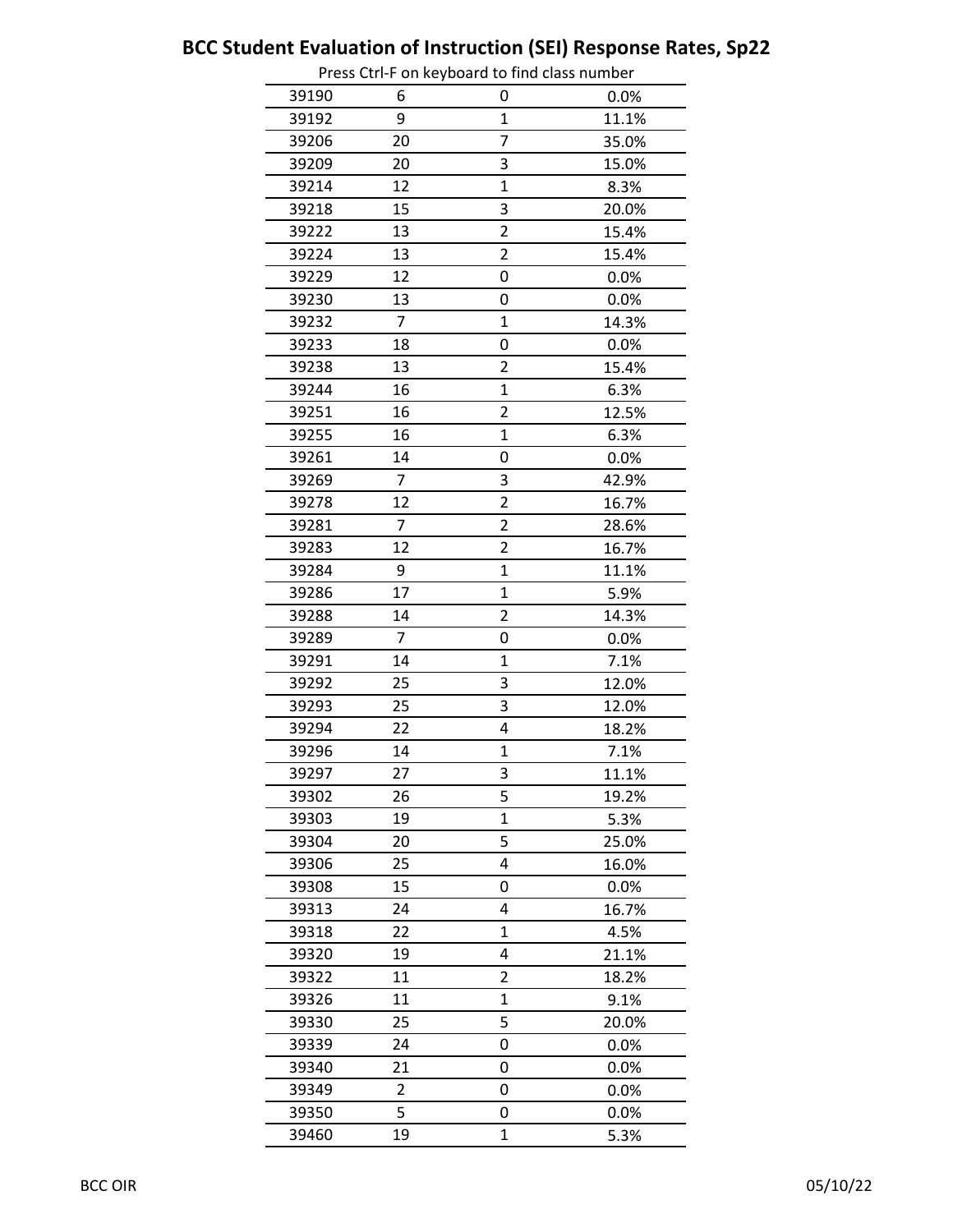|       |    | Press Cur-Flori Reyboard to mid class number |       |
|-------|----|----------------------------------------------|-------|
| 39461 | 19 | 2                                            | 10.5% |
| 39465 | 20 | $\overline{2}$                               | 10.0% |
| 39471 | 13 | 1                                            | 7.7%  |
| 39472 | 15 | 4                                            | 26.7% |
| 39474 | 17 | 1                                            | 5.9%  |
| 39475 | 11 | 3                                            | 27.3% |
| 39476 | 8  | 3                                            | 37.5% |
| 39478 | 14 | $\overline{\mathbf{c}}$                      | 14.3% |
| 39482 | 15 | 0                                            | 0.0%  |
| 39488 | 14 | $\overline{1}$                               | 7.1%  |
| 39489 | 8  | 0                                            | 0.0%  |
| 39501 | 9  | 2                                            | 22.2% |
| 39502 | 25 | $\overline{2}$                               | 8.0%  |
| 39504 | 18 | 3                                            | 16.7% |
| 39505 | 30 | 0                                            | 0.0%  |
| 39507 | 27 | $\overline{2}$                               | 7.4%  |
| 39508 | 17 | $\mathbf 1$                                  | 5.9%  |
| 39515 | 13 | 4                                            | 30.8% |
| 39516 | 13 | 5                                            | 38.5% |
| 39517 | 12 | $\mathbf{1}$                                 | 8.3%  |
| 39526 | 19 | 4                                            | 21.1% |
| 39529 | 26 | 6                                            | 23.1% |
| 39530 | 16 | 3                                            | 18.8% |
| 39531 | 18 | $\overline{\mathbf{c}}$                      | 11.1% |
| 39532 | 19 | $\overline{1}$                               | 5.3%  |
| 39533 | 19 | 4                                            | 21.1% |
| 39535 | 19 | 2                                            | 10.5% |
| 39536 | 18 | 2                                            | 11.1% |
| 39539 | 9  | $\overline{1}$                               | 11.1% |
| 39542 | 12 | $\mathbf 1$                                  | 8.3%  |
| 39544 | 11 | $\overline{\mathbf{c}}$                      | 18.2% |
| 39545 | 19 | 5                                            | 26.3% |
| 39550 | 10 | 4                                            | 40.0% |
| 39551 | 14 | 2                                            | 14.3% |
| 39554 | 8  | 0                                            | 0.0%  |
| 39555 | 15 | 3                                            | 20.0% |
| 39557 | 23 | 5                                            | 21.7% |
| 39558 | 22 | $\overline{1}$                               | 4.5%  |
| 39559 | 13 | 2                                            | 15.4% |
| 39560 | 25 | 3                                            | 12.0% |
| 39562 | 16 | $\overline{1}$                               | 6.3%  |
| 39565 | 15 | $\overline{2}$                               | 13.3% |
| 39568 | 16 | 2                                            | 12.5% |
| 39574 | 18 | $\mathbf{1}$                                 | 5.6%  |
| 39575 | 21 | 1                                            | 4.8%  |
| 39577 | 18 | 0                                            | 0.0%  |
| 39578 | 15 | 4                                            | 26.7% |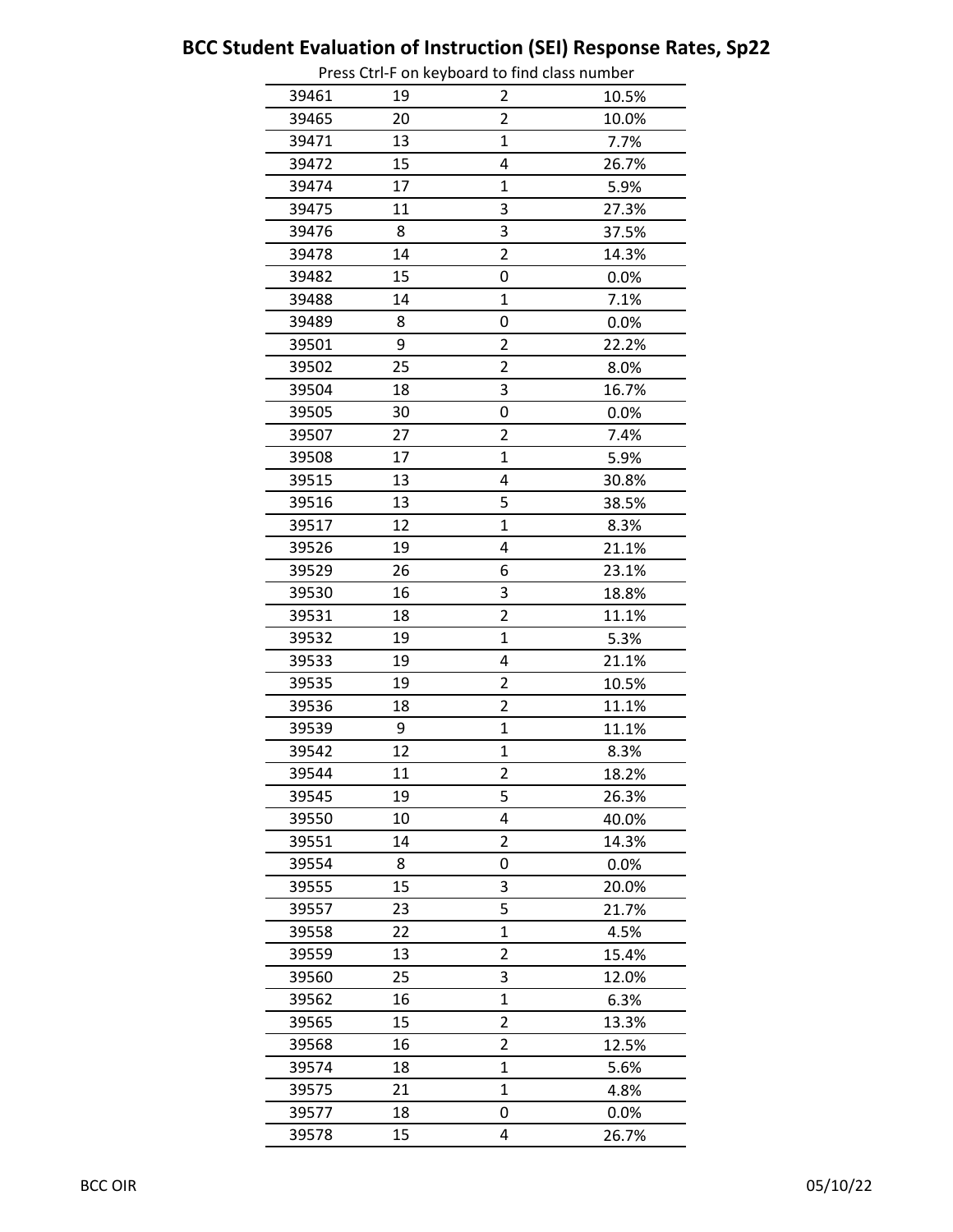|       |    | Press Ctri-F on Reyboard to find class number |       |
|-------|----|-----------------------------------------------|-------|
| 39579 | 22 | 1                                             | 4.5%  |
| 39580 | 24 | 2                                             | 8.3%  |
| 39581 | 11 | 0                                             | 0.0%  |
| 39582 | 27 | 5                                             | 18.5% |
| 39583 | 11 | $\overline{1}$                                | 9.1%  |
| 39584 | 14 | $\overline{1}$                                | 7.1%  |
| 39585 | 20 | 3                                             | 15.0% |
| 39586 | 16 | $\overline{2}$                                | 12.5% |
| 39674 | 24 | 0                                             | 0.0%  |
| 39675 | 23 | $\overline{2}$                                | 8.7%  |
| 39676 | 18 | 2                                             | 11.1% |
| 39677 | 18 | 2                                             | 11.1% |
| 39678 | 17 | 3                                             | 17.6% |
| 39679 | 17 | $\overline{\mathbf{c}}$                       | 11.8% |
| 39680 | 16 | 2                                             | 12.5% |
| 39681 | 16 | 4                                             | 25.0% |
| 39682 | 16 | 1                                             | 6.3%  |
| 39683 | 18 | $\overline{2}$                                | 11.1% |
| 39684 | 18 | 2                                             | 11.1% |
| 39685 | 26 | 0                                             | 0.0%  |
| 39686 | 26 | 0                                             | 0.0%  |
| 39687 | 16 | 0                                             | 0.0%  |
| 39688 | 16 | 0                                             | 0.0%  |
| 39689 | 12 | $\overline{1}$                                | 8.3%  |
| 39690 | 22 | 4                                             | 18.2% |
| 39691 | 25 | 3                                             | 12.0% |
| 39692 | 9  | 0                                             | 0.0%  |
| 39694 | 24 | $\mathbf 1$                                   | 4.2%  |
| 39695 | 25 | 5                                             | 20.0% |
| 39696 | 22 | 7                                             | 31.8% |
| 39697 | 24 | 3                                             | 12.5% |
| 39698 | 15 | 1                                             | 6.7%  |
| 39699 | 4  | 0                                             | 0.0%  |
| 39703 | 11 | 0                                             | 0.0%  |
| 39705 | 17 | 3                                             | 17.6% |
| 39706 | 19 | 0                                             | 0.0%  |
| 39707 | 18 | $\overline{2}$                                | 11.1% |
|       | 16 | 3                                             |       |
| 39708 | 11 | $\overline{2}$                                | 18.8% |
| 39709 | 9  | 2                                             | 18.2% |
| 39710 |    |                                               | 22.2% |
| 39712 | 12 | 4                                             | 33.3% |
| 39713 | 14 | 3                                             | 21.4% |
| 39714 | 26 | 3                                             | 11.5% |
| 39715 | 25 | 3                                             | 12.0% |
| 39717 | 9  | $\overline{c}$                                | 22.2% |
| 39718 | 7  | 3                                             | 42.9% |
| 39720 | 27 | 2                                             | 7.4%  |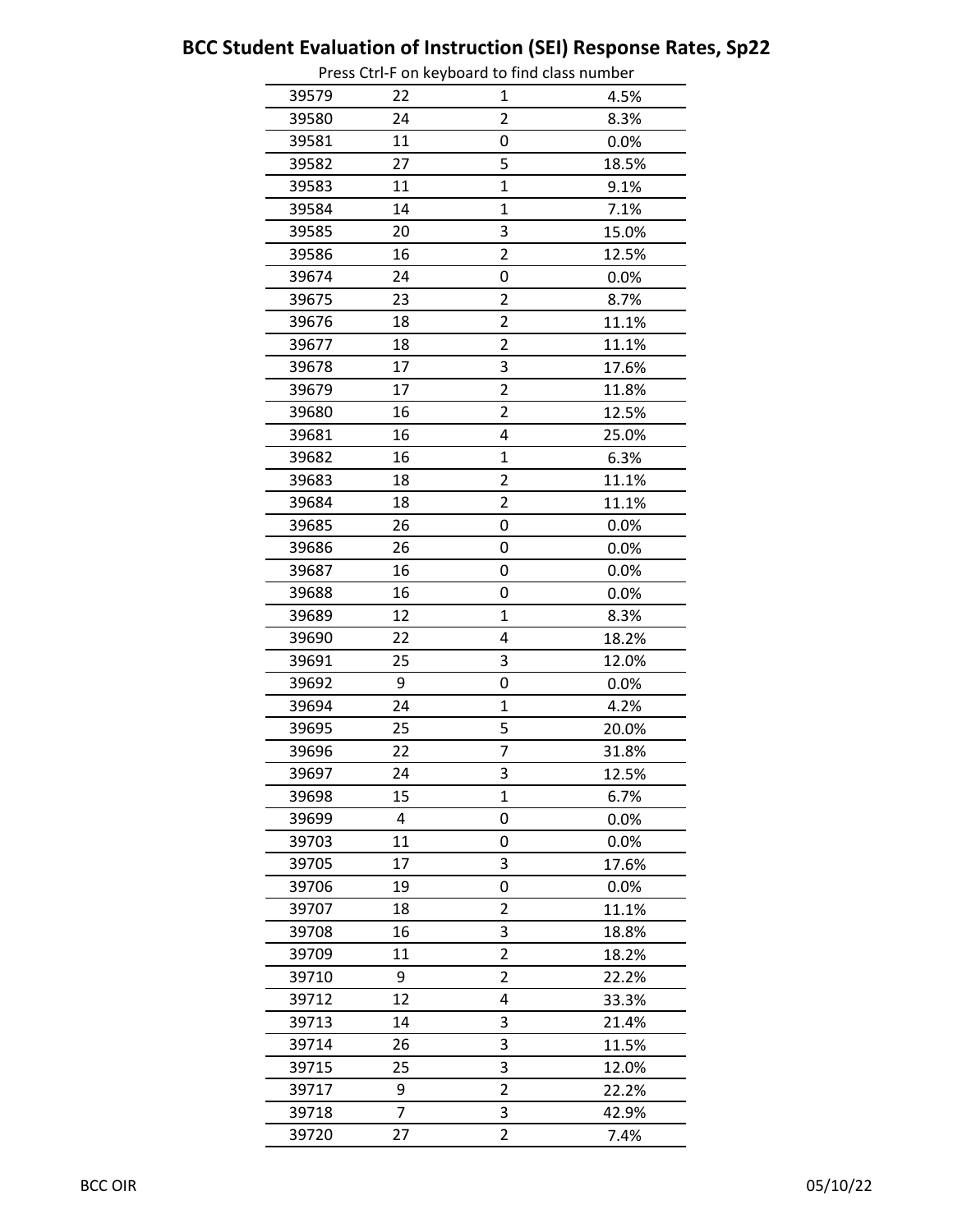|       |    | Press Ctri-F on keyboard to find class number |         |
|-------|----|-----------------------------------------------|---------|
| 39721 | 25 | 3                                             | 12.0%   |
| 39722 | 17 | 0                                             | 0.0%    |
| 39724 | 7  | $\mathbf{1}$                                  | 14.3%   |
| 39725 | 12 | 4                                             | 33.3%   |
| 39729 | 16 | 0                                             | 0.0%    |
| 39730 | 16 | 0                                             | 0.0%    |
| 39731 | 9  | 0                                             | 0.0%    |
| 39732 | 9  | 0                                             | 0.0%    |
| 39733 | 16 | 0                                             | 0.0%    |
| 39734 | 15 | 0                                             | 0.0%    |
| 39735 | 11 | 0                                             | 0.0%    |
| 39736 | 11 | 0                                             | 0.0%    |
| 39737 | 9  | 0                                             | 0.0%    |
| 39738 | 9  | 0                                             | 0.0%    |
| 39739 | 9  | 0                                             | 0.0%    |
| 39740 | 9  | 0                                             | 0.0%    |
| 39741 | 9  | 0                                             | 0.0%    |
| 39742 | 12 | $\mathbf{1}$                                  | 8.3%    |
| 39743 | 14 | $\overline{c}$                                | 14.3%   |
| 39744 | 14 | 3                                             | 21.4%   |
| 39745 | 16 | 0                                             | 0.0%    |
| 39746 | 18 | 0                                             | 0.0%    |
| 39747 | 18 | 0                                             | 0.0%    |
| 39748 | 17 | 4                                             | 23.5%   |
| 39749 | 11 | $\overline{2}$                                | 18.2%   |
| 39750 | 11 | $\overline{\mathbf{c}}$                       | 18.2%   |
| 39751 | 8  | 0                                             | 0.0%    |
| 39752 | 8  | 0                                             | 0.0%    |
| 39753 | 10 | $\mathbf{1}$                                  | 10.0%   |
| 39755 | 9  | $\mathbf{1}$                                  | 11.1%   |
| 39756 | I  | U                                             | $0.0\%$ |
| 39757 | 11 | $\mathbf{1}$                                  | 9.1%    |
| 39758 | 10 | $\mathbf 1$                                   | 10.0%   |
| 39759 | 8  | 0                                             | 0.0%    |
| 39760 | 16 | 3                                             | 18.8%   |
| 39761 | 16 | 3                                             | 18.8%   |
| 39762 | 15 | 0                                             | 0.0%    |
| 39763 | 18 | 1                                             | 5.6%    |
| 39764 | 8  | $\overline{2}$                                | 25.0%   |
| 39765 | 18 | 4                                             | 22.2%   |
| 39766 | 13 | 3                                             | 23.1%   |
| 39767 | 25 | $\mathbf{1}$                                  | 4.0%    |
| 39768 | 12 | 5                                             | 41.7%   |
| 39769 | 14 | $\overline{2}$                                | 14.3%   |
| 39770 | 27 | $\mathbf{1}$                                  | 3.7%    |
| 39771 | 15 | $\mathbf{1}$                                  | 6.7%    |
| 39772 | 15 | 4                                             | 26.7%   |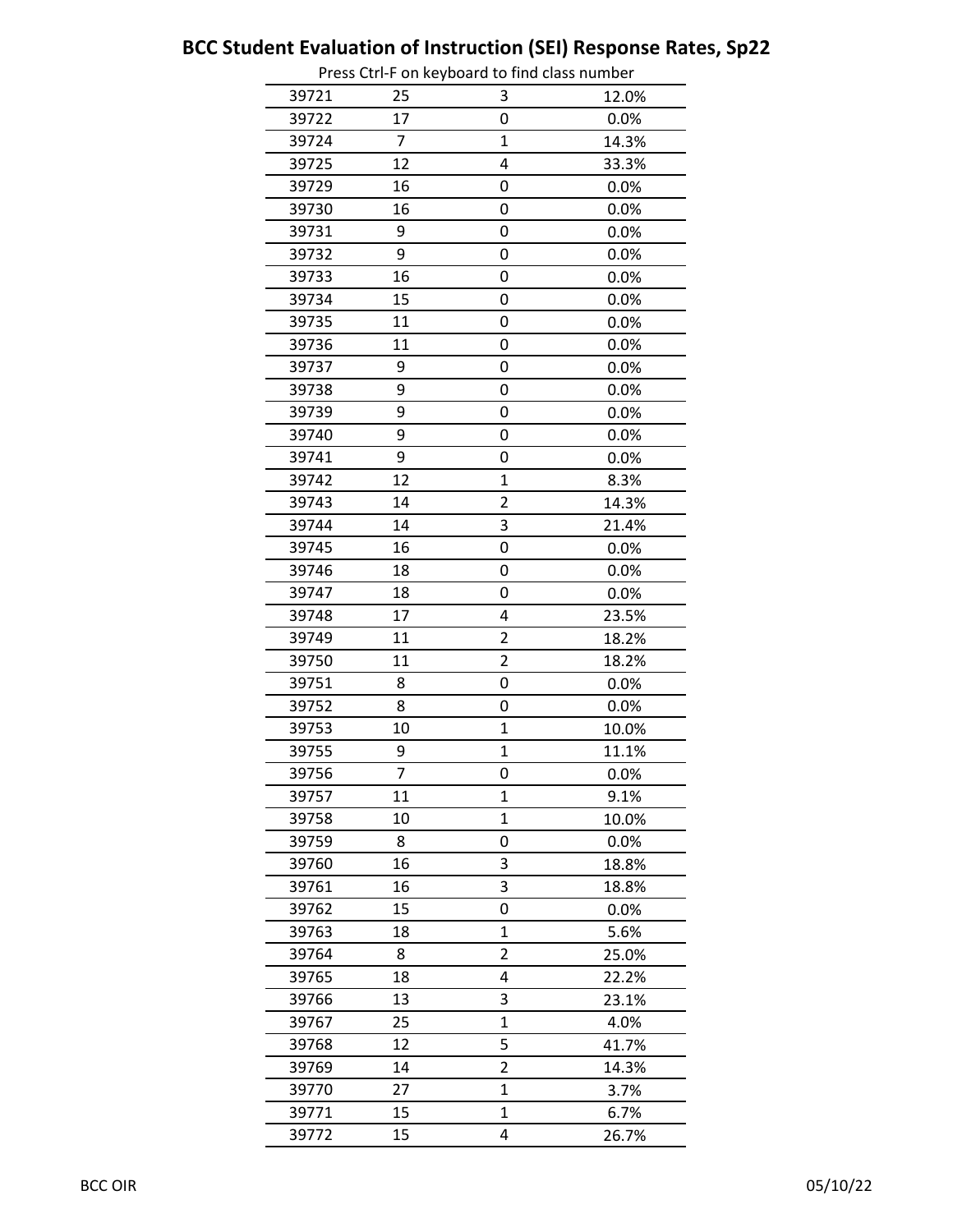|       |                | Press Ctri-F on Reyboard to find class number |       |
|-------|----------------|-----------------------------------------------|-------|
| 39773 | 20             | 1                                             | 5.0%  |
| 39774 | 9              | $\overline{1}$                                | 11.1% |
| 39775 | 11             | $\overline{1}$                                | 9.1%  |
| 39776 | 10             | 1                                             | 10.0% |
| 39777 | 12             | 2                                             | 16.7% |
| 39778 | 21             | 5                                             | 23.8% |
| 39779 | 23             | $\mathbf{1}$                                  | 4.3%  |
| 39781 | 9              | 3                                             | 33.3% |
| 39782 | 12             | 3                                             | 25.0% |
| 39783 | 8              | $\overline{2}$                                | 25.0% |
| 39785 | 18             | $\overline{2}$                                | 11.1% |
| 39787 | 27             | 4                                             | 14.8% |
| 39788 | 26             | $\overline{2}$                                | 7.7%  |
| 39789 | 17             | $\mathbf 1$                                   | 5.9%  |
| 39790 | 18             | 2                                             | 11.1% |
| 39791 | 27             | $\overline{1}$                                | 3.7%  |
| 39792 | 26             | 1                                             | 3.8%  |
| 39793 | 27             | $\overline{2}$                                | 7.4%  |
| 39796 | 25             | 2                                             | 8.0%  |
| 39797 | 27             | 5                                             | 18.5% |
| 39800 | 17             | $\overline{1}$                                | 5.9%  |
| 39801 | 9              | 0                                             | 0.0%  |
| 39802 | 27             | 4                                             | 14.8% |
| 39803 | 9              | $\overline{1}$                                | 11.1% |
| 39804 | $\overline{7}$ | $\overline{2}$                                | 28.6% |
| 39808 | 26             | 2                                             | 7.7%  |
| 39810 | 7              | 3                                             | 42.9% |
| 39811 | 7              | $\mathbf 1$                                   | 14.3% |
| 39812 | 7              | $\overline{1}$                                | 14.3% |
| 39813 | 27             | 5                                             | 18.5% |
| 39814 | 27             | I                                             | 25.9% |
| 39815 | 23             | 5                                             | 21.7% |
| 39816 | 27             | 4                                             | 14.8% |
| 39817 | 18             | 2                                             | 11.1% |
| 39819 | 25             | 4                                             | 16.0% |
| 39822 | 29             | 2                                             | 6.9%  |
| 39823 | 28             | 0                                             | 0.0%  |
| 39824 | 27             | 0                                             | 0.0%  |
| 39825 | 27             | 3                                             | 11.1% |
| 39826 | 27             | 7                                             | 25.9% |
| 39827 | 18             | $\overline{2}$                                | 11.1% |
| 39829 | 17             | 2                                             | 11.8% |
| 39830 | 25             | 5                                             | 20.0% |
| 39831 | 27             | 6                                             | 22.2% |
| 39832 | 27             | 6                                             | 22.2% |
| 39833 | 25             | $\mathbf{1}$                                  | 4.0%  |
| 39834 | 26             | $\mathbf{1}$                                  | 3.8%  |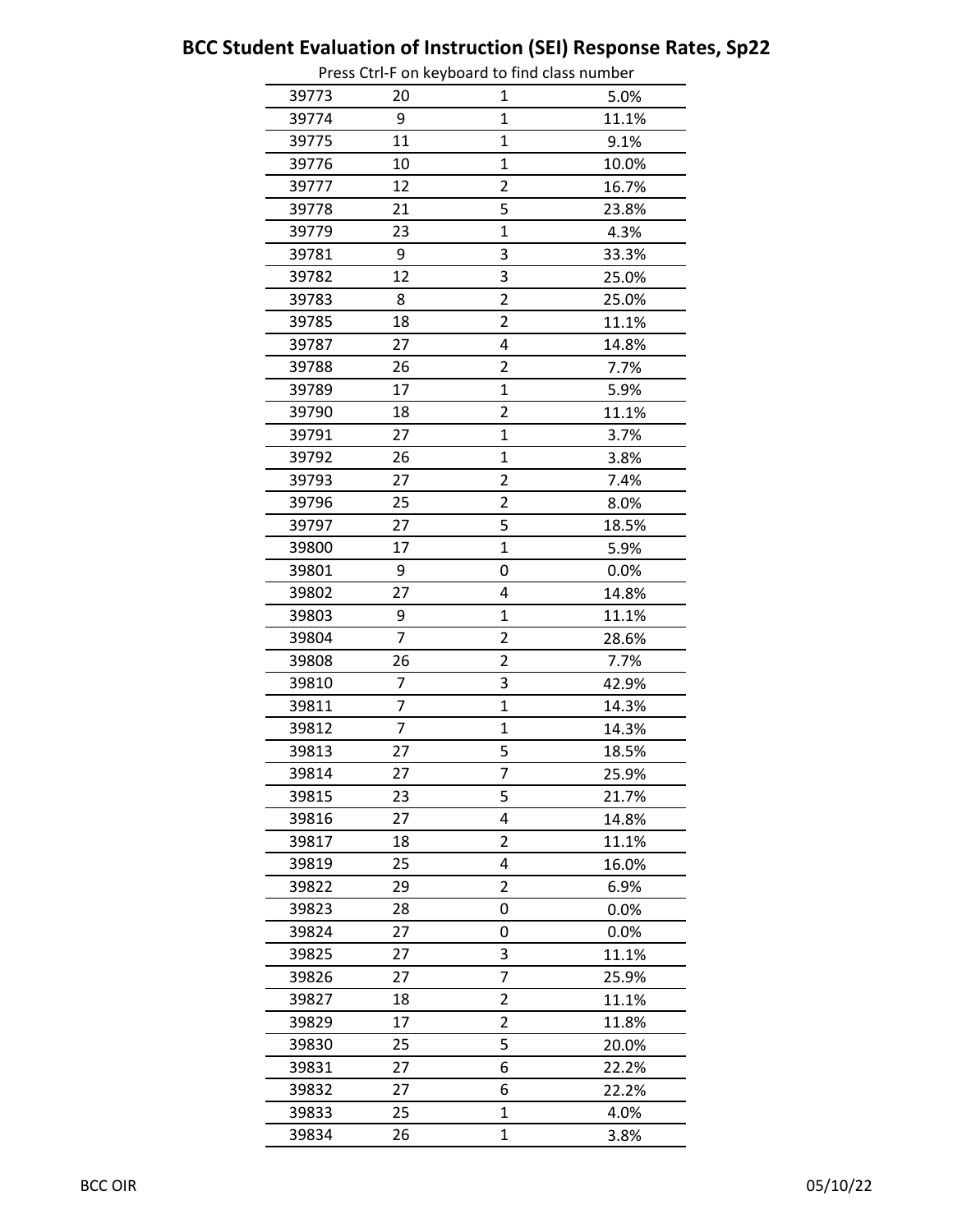|       |    | Press Cu i-F On Reyboard to mid class number |       |
|-------|----|----------------------------------------------|-------|
| 39835 | 19 | 4                                            | 21.1% |
| 39836 | 20 | 4                                            | 20.0% |
| 39837 | 17 | 3                                            | 17.6% |
| 39838 | 18 | 3                                            | 16.7% |
| 39839 | 26 | 3                                            | 11.5% |
| 39840 | 26 | 5                                            | 19.2% |
| 39841 | 25 | $\overline{2}$                               | 8.0%  |
| 39842 | 26 | 4                                            | 15.4% |
| 39843 | 26 | 4                                            | 15.4% |
| 39845 | 27 | 4                                            | 14.8% |
| 39846 | 17 | $\mathbf{1}$                                 | 5.9%  |
| 39847 | 26 | 3                                            | 11.5% |
| 39848 | 12 | 1                                            | 8.3%  |
| 39849 | 13 | 1                                            | 7.7%  |
| 39850 | 18 | 3                                            | 16.7% |
| 39851 | 18 | 3                                            | 16.7% |
| 39852 | 12 | 0                                            | 0.0%  |
| 39853 | 12 | 0                                            | 0.0%  |
| 39854 | 12 | 2                                            | 16.7% |
| 39855 | 26 | 0                                            | 0.0%  |
| 39856 | 7  | 1                                            | 14.3% |
| 39857 | 10 | 0                                            | 0.0%  |
| 39859 | 10 | $\overline{1}$                               | 10.0% |
| 39860 | 25 | 6                                            | 24.0% |
| 39861 | 26 | 6                                            | 23.1% |
| 39862 | 9  | 1                                            | 11.1% |
| 39863 | 11 | 4                                            | 36.4% |
| 39865 | 9  | $\overline{2}$                               | 22.2% |
| 39866 | 10 | 0                                            | 0.0%  |
| 39867 | 26 | 4                                            | 15.4% |
| 39868 | 18 | 4                                            | 22.2% |
| 39869 | 26 | 1                                            | 3.8%  |
| 39873 | 27 | 6                                            | 22.2% |
| 39874 | 26 | 5                                            | 19.2% |
| 39875 | 8  | 0                                            | 0.0%  |
| 39877 | 12 | $\mathbf 1$                                  | 8.3%  |
| 39880 | 19 | 3                                            | 15.8% |
| 39881 | 19 | 3                                            | 15.8% |
| 39882 | 21 | $\overline{2}$                               | 9.5%  |
| 39883 | 21 | $\overline{2}$                               | 9.5%  |
| 39884 | 19 | 5                                            | 26.3% |
| 39885 | 19 | 5                                            | 26.3% |
| 39886 | 6  | 0                                            | 0.0%  |
| 39887 | 6  | 0                                            | 0.0%  |
| 39890 | 11 | 4                                            | 36.4% |
| 39891 | 11 | 4                                            | 36.4% |
| 39892 | 21 | $\mathbf{1}$                                 | 4.8%  |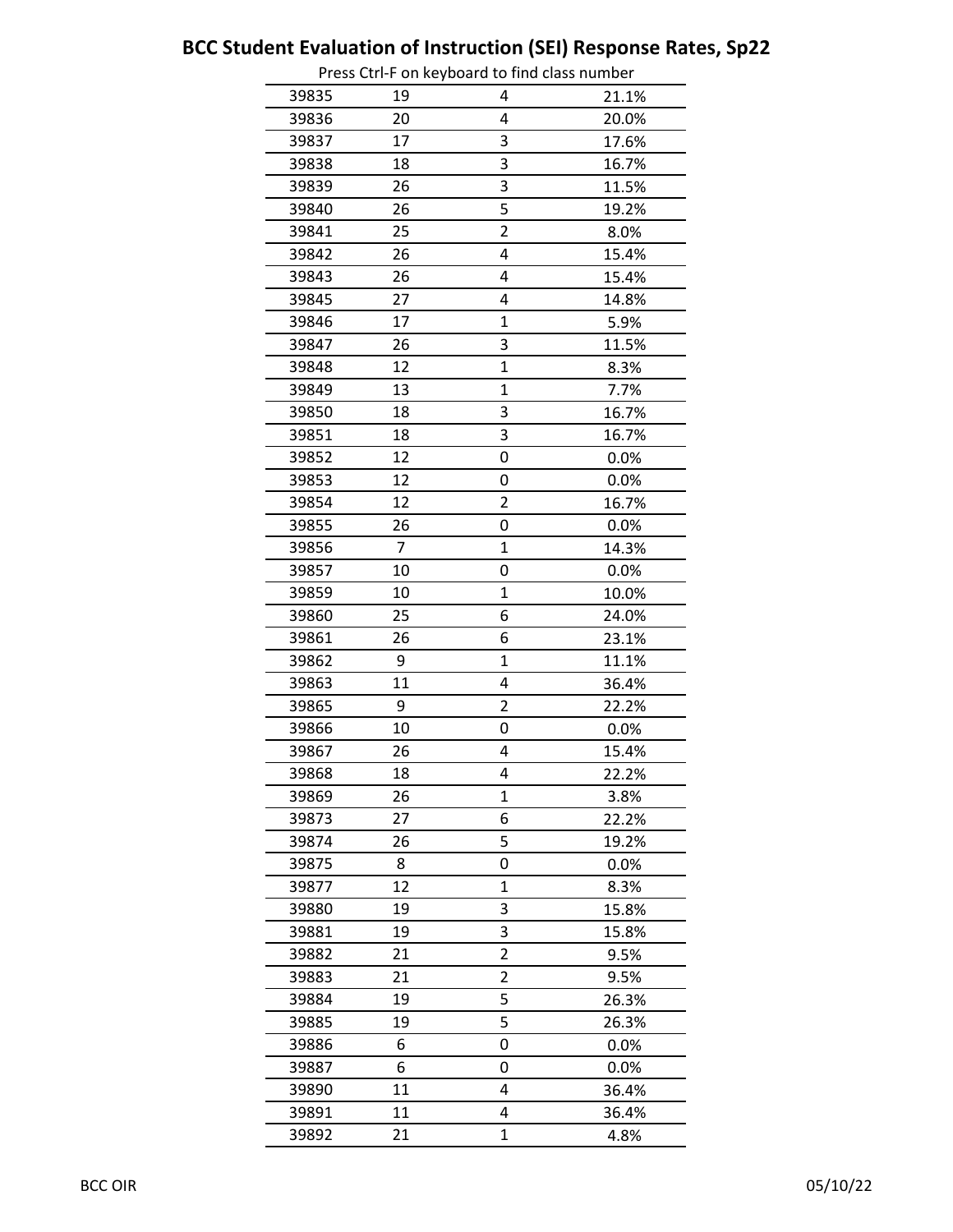|       |                | Press Ctri-F on Reyboard to find class number |       |
|-------|----------------|-----------------------------------------------|-------|
| 39893 | 21             | 1                                             | 4.8%  |
| 39896 | 11             | $\overline{2}$                                | 18.2% |
| 39897 | 12             | $\overline{2}$                                | 16.7% |
| 39898 | 12             | $\overline{c}$                                | 16.7% |
| 39899 | 10             | $\mathbf 1$                                   | 10.0% |
| 39900 | 12             | $\overline{1}$                                | 8.3%  |
| 39901 | 12             | $\mathbf{1}$                                  | 8.3%  |
| 39902 | 18             | $\overline{2}$                                | 11.1% |
| 39903 | 18             | 2                                             | 11.1% |
| 39904 | 17             | 0                                             | 0.0%  |
| 39905 | 17             | 0                                             | 0.0%  |
| 39906 | 16             | 0                                             | 0.0%  |
| 39907 | 16             | 0                                             | 0.0%  |
| 39908 | 7              | 0                                             | 0.0%  |
| 39909 | 7              | 0                                             | 0.0%  |
| 39910 | 7              | 0                                             | 0.0%  |
| 39911 | 17             | 2                                             | 11.8% |
| 39912 | 17             | $\overline{2}$                                | 11.8% |
| 39913 | 16             | $\overline{1}$                                | 6.3%  |
| 39914 | 16             | 0                                             | 0.0%  |
| 39915 | 15             | $\overline{1}$                                | 6.7%  |
| 39916 | 15             | 1                                             | 6.7%  |
| 39919 | 7              | 1                                             | 14.3% |
| 39920 | $\overline{7}$ | $\mathbf 1$                                   | 14.3% |
| 39921 | 22             | $\overline{2}$                                | 9.1%  |
| 39922 | 22             | $\overline{2}$                                | 9.1%  |
| 39923 | 24             | 6                                             | 25.0% |
| 39924 | 24             | 6                                             | 25.0% |
| 39925 | 8              | $\mathbf 1$                                   | 12.5% |
| 39926 | 8              | $\mathbf 1$                                   | 12.5% |
| 39927 | 15             | 3                                             | 20.0% |
| 39928 | 17             | 3                                             | 17.6% |
| 39929 | 17             | 3                                             | 17.6% |
| 39930 | 16             | $\mathbf{1}$                                  | 6.3%  |
| 39931 | 16             | 1                                             | 6.3%  |
| 39932 | 22             | 3                                             | 13.6% |
| 39933 | 22             | $\overline{2}$                                | 9.1%  |
| 39934 | 21             | 8                                             | 38.1% |
| 39935 | 21             | 7                                             | 33.3% |
| 39938 | 12             | 2                                             | 16.7% |
| 39939 | 12             | 2                                             | 16.7% |
| 39940 | 15             | $\mathbf{1}$                                  | 6.7%  |
| 39941 | 15             | $\mathbf 1$                                   | 6.7%  |
| 39942 | 6              | 0                                             | 0.0%  |
| 39943 | 6              | $\mathbf{1}$                                  | 16.7% |
| 39945 | 27             | $\mathbf 1$                                   | 3.7%  |
| 39946 | 27             | $\mathbf{1}$                                  | 3.7%  |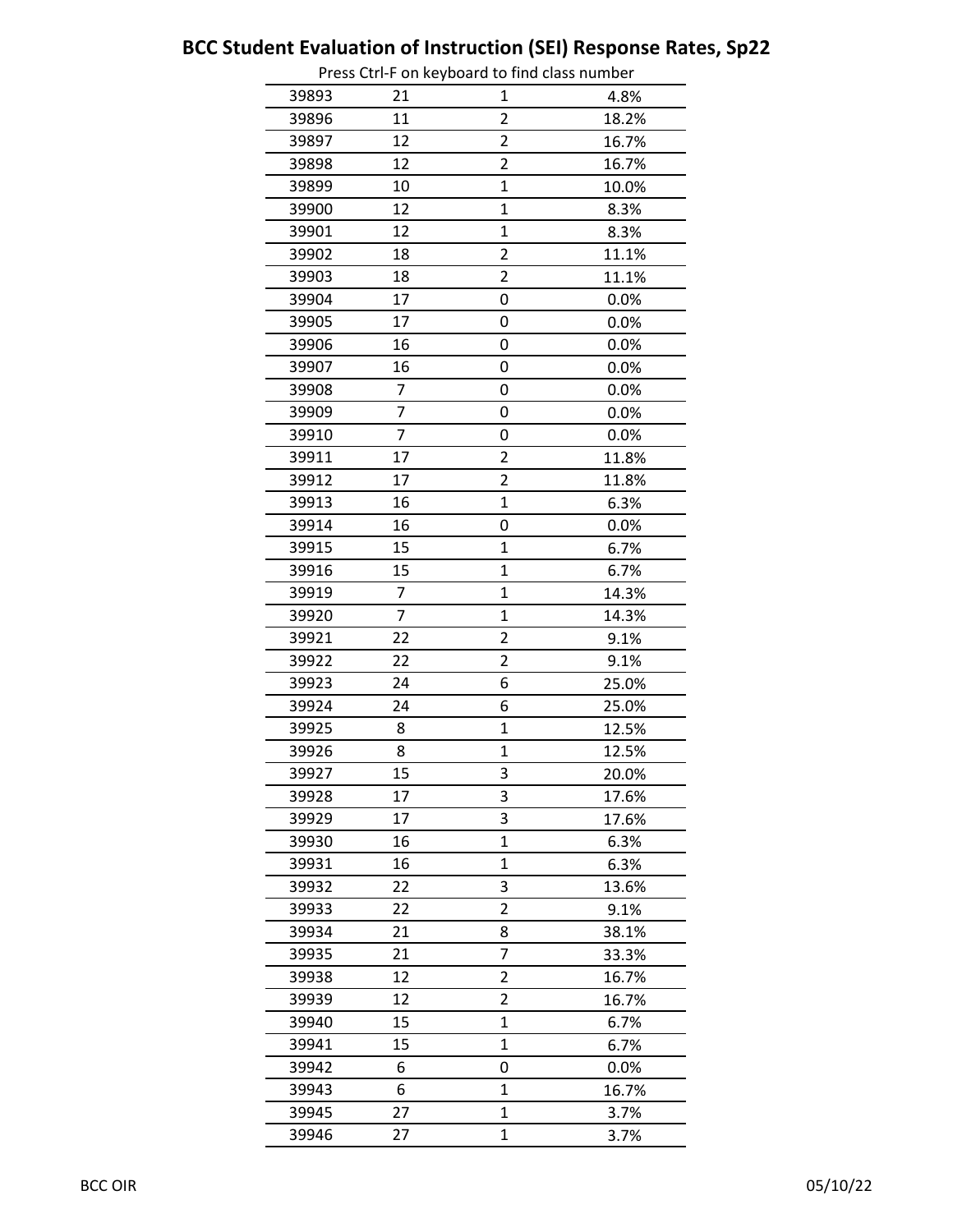|       |                | Press Cur-Flori Reyboard to find class humber |       |
|-------|----------------|-----------------------------------------------|-------|
| 39949 | 28             | 5                                             | 17.9% |
| 39950 | 13             | 0                                             | 0.0%  |
| 39951 | 13             | 0                                             | 0.0%  |
| 39952 | 18             | 0                                             | 0.0%  |
| 39953 | 18             | 0                                             | 0.0%  |
| 39954 | 14             | 0                                             | 0.0%  |
| 39955 | 14             | $\mathbf{1}$                                  | 7.1%  |
| 39956 | 14             | $\overline{1}$                                | 7.1%  |
| 39957 | 14             | $\overline{1}$                                | 7.1%  |
| 39958 | 14             | $\overline{c}$                                | 14.3% |
| 39959 | 14             | $\overline{2}$                                | 14.3% |
| 39960 | 18             | $\overline{\mathbf{c}}$                       | 11.1% |
| 39961 | 18             | $\overline{2}$                                | 11.1% |
| 39962 | 16             | $\overline{1}$                                | 6.3%  |
| 39963 | 16             | $\overline{1}$                                | 6.3%  |
| 39964 | 17             | $\overline{1}$                                | 5.9%  |
| 39965 | 17             | 0                                             | 0.0%  |
| 39968 | 14             | $\overline{2}$                                | 14.3% |
| 39969 | 14             | 2                                             | 14.3% |
| 39970 | 20             | 2                                             | 10.0% |
| 39971 | 20             | 3                                             | 15.0% |
| 39972 | 20             | 2                                             | 10.0% |
| 39973 | 17             | $\overline{2}$                                | 11.8% |
| 39974 | 17             | $\overline{2}$                                | 11.8% |
| 39975 | 7              | 0                                             | 0.0%  |
| 39976 | 7              | 0                                             | 0.0%  |
| 39977 | $\overline{7}$ | 0                                             | 0.0%  |
| 39978 | 8              | 0                                             | 0.0%  |
| 39979 | 8              | 0                                             | 0.0%  |
| 39980 | 16             | 3                                             | 18.8% |
| 39981 | 16             | 3                                             | 18.8% |
| 39982 | 6              | 0                                             | 0.0%  |
| 39983 | 6              | 0                                             | 0.0%  |
| 39986 | 23             | 0                                             | 0.0%  |
| 39987 | 23             | 0                                             | 0.0%  |
| 39988 | 15             | 2                                             | 13.3% |
| 39989 | 15             | $\overline{\mathbf{c}}$                       | 13.3% |
| 39992 | 13             | 0                                             | 0.0%  |
| 39993 | 13             | 0                                             | 0.0%  |
| 39994 | 10             | 3                                             | 30.0% |
| 39995 | 10             | 3                                             | 30.0% |
| 39996 | 12             | $\overline{1}$                                | 8.3%  |
| 39997 | 12             | $\mathbf 1$                                   | 8.3%  |
| 39998 | 16             | 0                                             | 0.0%  |
| 39999 | 16             | 0                                             | 0.0%  |
| 40002 | 6              | 0                                             | 0.0%  |
| 40003 | 6              | 0                                             | 0.0%  |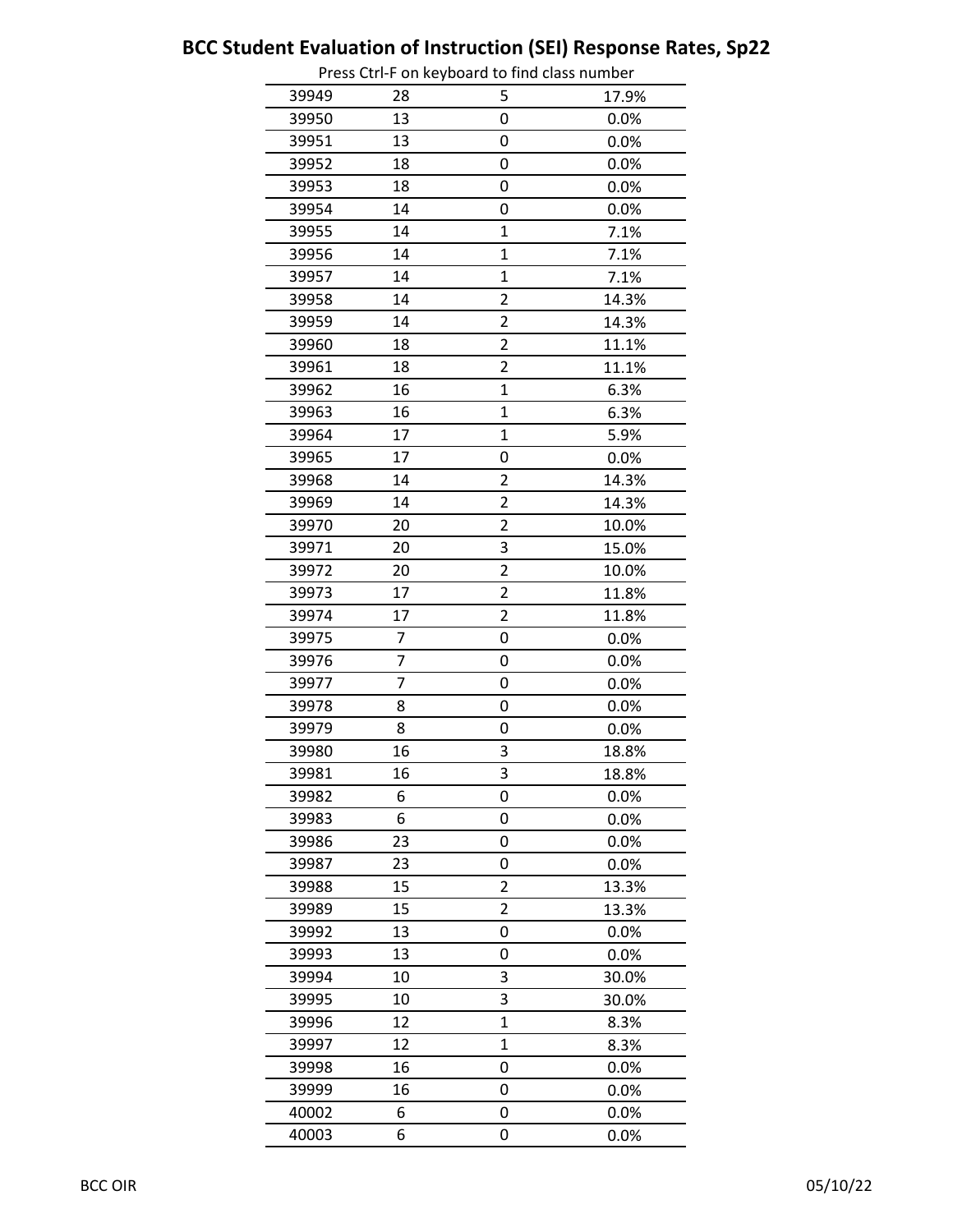|       |    | Press Curri on Reyboard to mid class number |       |
|-------|----|---------------------------------------------|-------|
| 40004 | 10 | 0                                           | 0.0%  |
| 40005 | 10 | 0                                           | 0.0%  |
| 40008 | 11 | $\mathbf{1}$                                | 9.1%  |
| 40009 | 11 | $\mathbf{1}$                                | 9.1%  |
| 40010 | 16 | $\mathbf{1}$                                | 6.3%  |
| 40011 | 16 | $\overline{1}$                              | 6.3%  |
| 40012 | 16 | $\mathbf{1}$                                | 6.3%  |
| 40013 | 16 | $\overline{1}$                              | 6.3%  |
| 40014 | 14 | 0                                           | 0.0%  |
| 40015 | 14 | 0                                           | 0.0%  |
| 40018 | 9  | $\overline{2}$                              | 22.2% |
| 40019 | 4  | 0                                           | 0.0%  |
| 40022 | 8  | 0                                           | 0.0%  |
| 40023 | 7  | 0                                           | 0.0%  |
| 40025 | 5  | 0                                           | 0.0%  |
| 40026 | 4  | 0                                           | 0.0%  |
| 40030 | 6  | 0                                           | 0.0%  |
| 40035 | 5  | 0                                           | 0.0%  |
| 40036 | 5  | 0                                           | 0.0%  |
| 40037 | 4  | 0                                           | 0.0%  |
| 40038 | 13 | $\overline{2}$                              | 15.4% |
| 40040 | 4  | $\mathbf{1}$                                | 25.0% |
| 40042 | 10 | $\overline{1}$                              | 10.0% |
| 40044 | 10 | 3                                           | 30.0% |
| 40045 | 24 | 5                                           | 20.8% |
| 40046 | 18 | $\overline{1}$                              | 5.6%  |
| 40048 | 20 | 0                                           | 0.0%  |
| 40049 | 14 | 0                                           | 0.0%  |
| 40050 | 7  | $\mathbf{1}$                                | 14.3% |
| 40051 | 9  | 0                                           | 0.0%  |
| 40052 | 12 | $\overline{\mathbf{c}}$                     | 16.7% |
| 40053 | 20 | 4                                           | 20.0% |
| 40054 | 13 | 0                                           | 0.0%  |
| 40055 | 11 | 4                                           | 36.4% |
| 40056 | 23 | $\overline{2}$                              | 8.7%  |
| 40057 | 13 | $\mathbf{1}$                                | 7.7%  |
| 40058 | 27 | 0                                           | 0.0%  |
| 40060 | 22 | 4                                           | 18.2% |
| 40061 | 12 | 3                                           | 25.0% |
| 40062 | 26 | 0                                           | 0.0%  |
| 40063 | 26 | 3                                           | 11.5% |
| 40064 | 7  | 0                                           | 0.0%  |
| 40065 | 18 | 0                                           | 0.0%  |
| 40066 | 6  | 0                                           | 0.0%  |
| 40067 | 14 | 2                                           | 14.3% |
| 40068 | 14 | $\mathbf{1}$                                | 7.1%  |
| 40070 | 12 | $\overline{2}$                              | 16.7% |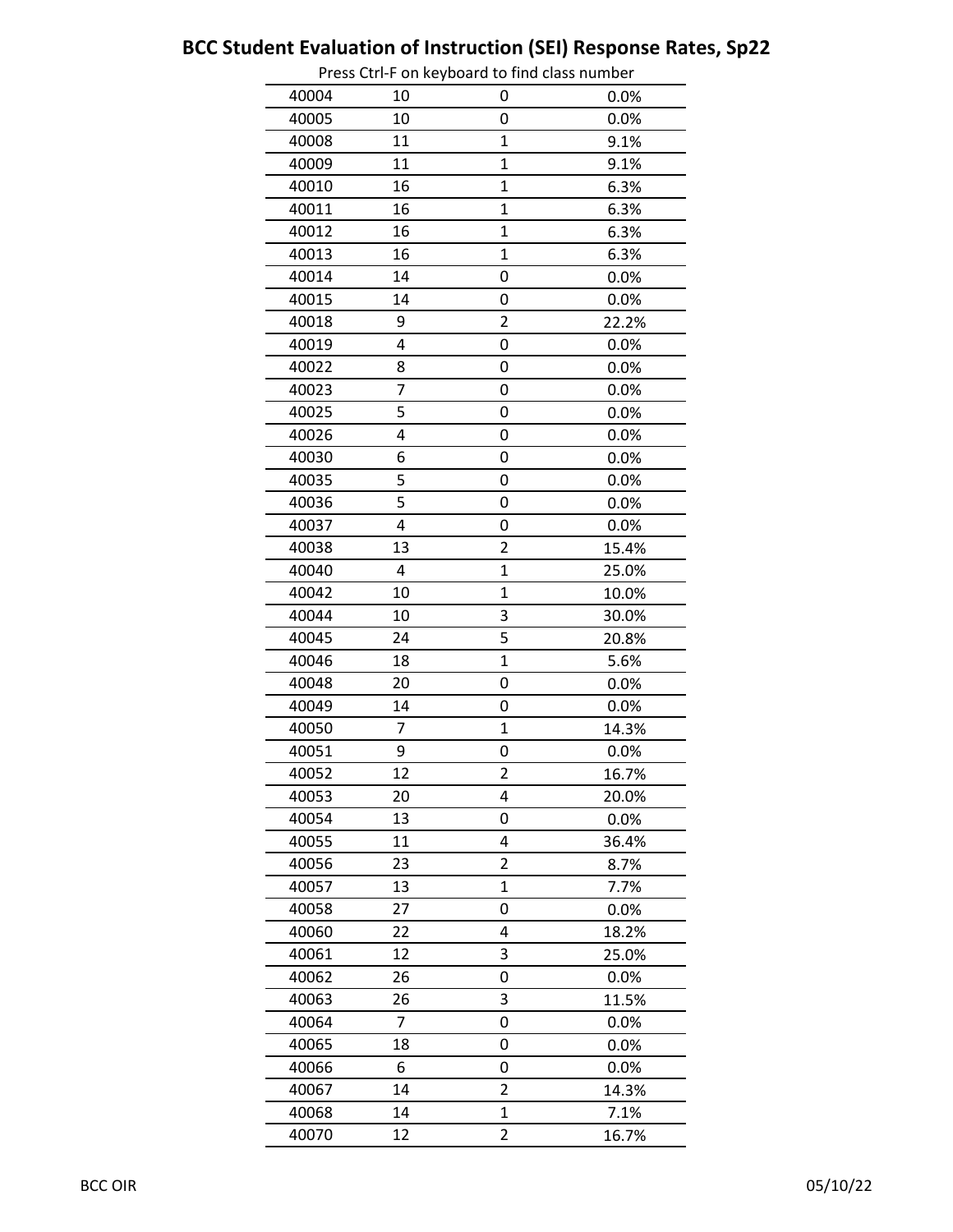|       |                | Press Ctri-F on Reyboard to find class number |       |
|-------|----------------|-----------------------------------------------|-------|
| 40071 | 26             | 1                                             | 3.8%  |
| 40072 | $\overline{7}$ | $\overline{2}$                                | 28.6% |
| 40073 | 10             | 2                                             | 20.0% |
| 40074 | 6              | $\overline{2}$                                | 33.3% |
| 40075 | 14             | $\overline{1}$                                | 7.1%  |
| 40076 | 23             | $\mathbf{1}$                                  | 4.3%  |
| 40079 | 11             | 0                                             | 0.0%  |
| 40081 | 13             | 2                                             | 15.4% |
| 40082 | 20             | 2                                             | 10.0% |
| 40083 | 17             | $\overline{1}$                                | 5.9%  |
| 40084 | 10             | 3                                             | 30.0% |
| 40085 | 20             | $\overline{1}$                                | 5.0%  |
| 40086 | 25             | 3                                             | 12.0% |
| 40087 | 21             | 4                                             | 19.0% |
| 40089 | 24             | 4                                             | 16.7% |
| 40091 | 21             | 0                                             | 0.0%  |
| 40092 | 27             | 6                                             | 22.2% |
| 40093 | 12             | 4                                             | 33.3% |
| 40094 | 26             | 4                                             | 15.4% |
| 40095 | 21             | 5                                             | 23.8% |
| 40096 | 22             | 4                                             | 18.2% |
| 40097 | 23             | 2                                             | 8.7%  |
| 40098 | 22             | 3                                             | 13.6% |
| 40099 | 11             | 0                                             | 0.0%  |
| 40100 | 16             | 4                                             | 25.0% |
| 40101 | 15             | 3                                             | 20.0% |
| 40102 | 17             | 3                                             | 17.6% |
| 40103 | 10             | $\mathbf 1$                                   | 10.0% |
| 40104 | 26             | 3                                             | 11.5% |
| 40105 | 12             | $\overline{c}$                                | 16.7% |
| 40106 | 9              | 2                                             | 22.2% |
| 40107 | 25             | 6                                             | 24.0% |
| 40108 | 13             | 2                                             | 15.4% |
| 40109 | 10             | 0                                             | 0.0%  |
| 40111 | 13             | $\overline{2}$                                | 15.4% |
| 40112 | 21             | 5                                             | 23.8% |
| 40113 | 10             | 0                                             | 0.0%  |
| 40114 | 10             | $\mathbf 1$                                   | 10.0% |
| 40115 | 18             | $\overline{2}$                                | 11.1% |
| 40117 | 10             | 2                                             | 20.0% |
| 40118 | 5              | $\overline{2}$                                | 40.0% |
| 40120 | 18             | 3                                             | 16.7% |
| 40121 | 25             | 7                                             | 28.0% |
| 40122 | 8              | $\mathbf{1}$                                  | 12.5% |
| 40123 | 13             | $\mathbf 1$                                   | 7.7%  |
| 40124 | 24             | 3                                             | 12.5% |
| 40126 | 8              | 1                                             | 12.5% |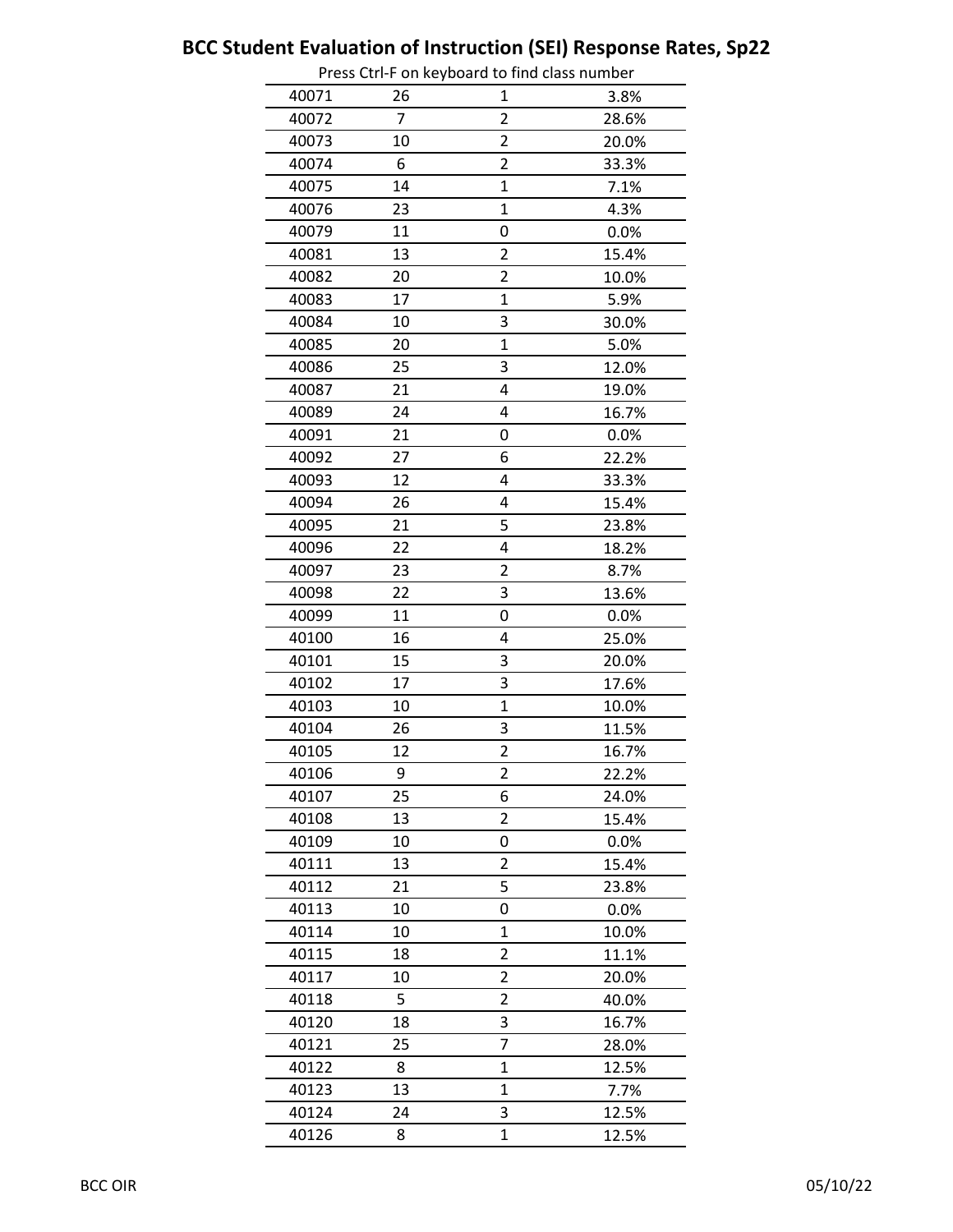|       |    | Press Cur-Flori Reyboard to find class humber |       |
|-------|----|-----------------------------------------------|-------|
| 40127 | 7  | 1                                             | 14.3% |
| 40128 | 25 | 1                                             | 4.0%  |
| 40129 | 17 | 0                                             | 0.0%  |
| 40131 | 11 | $\mathbf{1}$                                  | 9.1%  |
| 40132 | 7  | 0                                             | 0.0%  |
| 40133 | 5  | 0                                             | 0.0%  |
| 40134 | 20 | 0                                             | 0.0%  |
| 40135 | 15 | 1                                             | 6.7%  |
| 40136 | 23 | 4                                             | 17.4% |
| 40137 | 27 | 1                                             | 3.7%  |
| 40138 | 12 | 0                                             | 0.0%  |
| 40140 | 2  | 0                                             | 0.0%  |
| 40142 | 6  | $\overline{1}$                                | 16.7% |
| 40143 | 10 | $\overline{c}$                                | 20.0% |
| 40147 | 7  | 1                                             | 14.3% |
| 40148 | 7  | 1                                             | 14.3% |
| 40151 | 6  | 2                                             | 33.3% |
| 40152 | 6  | $\overline{2}$                                | 33.3% |
| 40155 | 17 | 8                                             | 47.1% |
| 40158 | 3  | 0                                             | 0.0%  |
| 40159 | 3  | 0                                             | 0.0%  |
| 40162 | 3  | 1                                             | 33.3% |
| 40163 | 3  | 1                                             | 33.3% |
| 40167 | 4  | $\mathbf 1$                                   | 25.0% |
| 40168 | 4  | $\overline{1}$                                | 25.0% |
| 40169 | 23 | 5                                             | 21.7% |
| 40170 | 14 | 3                                             | 21.4% |
| 40171 | 16 | 3                                             | 18.8% |
| 40172 | 17 | $\overline{1}$                                | 5.9%  |
| 40173 | 20 | $\overline{1}$                                | 5.0%  |
| 40174 | 22 | 3                                             | 13.6% |
| 40175 | 9  | $\overline{2}$                                | 22.2% |
| 40176 | 22 | 0                                             | 0.0%  |
| 40177 | 10 | 2                                             | 20.0% |
| 40178 | 6  | $\overline{2}$                                | 33.3% |
| 40179 | 7  | $\mathbf 1$                                   | 14.3% |
| 40180 | 26 | 4                                             | 15.4% |
| 40182 | 5  | 0                                             | 0.0%  |
| 40183 | 18 | 2                                             | 11.1% |
| 40185 | 9  | $\overline{c}$                                | 22.2% |
| 40187 | 8  | $\overline{1}$                                | 12.5% |
| 40188 | 11 | 1                                             | 9.1%  |
| 40190 | 16 | $\overline{2}$                                | 12.5% |
| 40191 | 19 | 5                                             | 26.3% |
| 40192 | 6  | $\overline{\mathbf{c}}$                       | 33.3% |
| 40193 | 10 | $\overline{1}$                                | 10.0% |
| 40194 | 27 | $\overline{1}$                                | 3.7%  |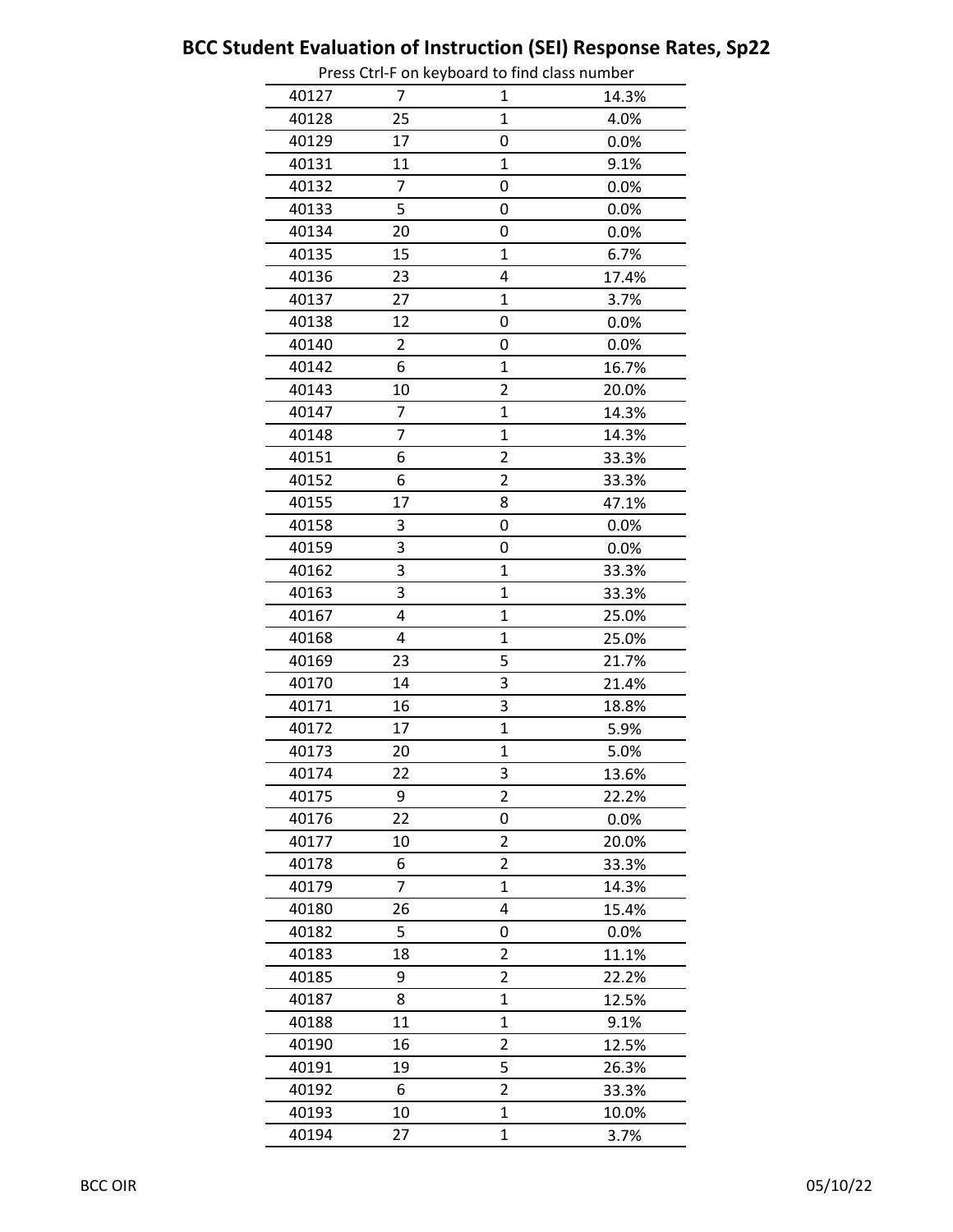|       |    | Press Curri on Reyboard to mid class number |       |
|-------|----|---------------------------------------------|-------|
| 40195 | 6  | 0                                           | 0.0%  |
| 40196 | 17 | $\mathbf{1}$                                | 5.9%  |
| 40197 | 12 | 0                                           | 0.0%  |
| 40199 | 12 | $\mathbf{1}$                                | 8.3%  |
| 40200 | 14 | $\mathbf{1}$                                | 7.1%  |
| 40203 | 22 | $\mathbf{1}$                                | 4.5%  |
| 40205 | 15 | $\overline{2}$                              | 13.3% |
| 40206 | 16 | 2                                           | 12.5% |
| 40207 | 14 | 3                                           | 21.4% |
| 40208 | 23 | $\mathbf{1}$                                | 4.3%  |
| 40209 | 23 | 0                                           | 0.0%  |
| 40210 | 19 | 0                                           | 0.0%  |
| 40212 | 12 | $\overline{2}$                              | 16.7% |
| 40213 | 23 | 1                                           | 4.3%  |
| 40214 | 20 | $\overline{c}$                              | 10.0% |
| 40215 | 17 | $\overline{1}$                              | 5.9%  |
| 40217 | 24 | 7                                           | 29.2% |
| 40218 | 24 | 3                                           | 12.5% |
| 40219 | 24 | 3                                           | 12.5% |
| 40221 | 22 | $\overline{2}$                              | 9.1%  |
| 40222 | 23 | 4                                           | 17.4% |
| 40224 | 8  | 0                                           | 0.0%  |
| 40226 | 24 | 5                                           | 20.8% |
| 40227 | 6  | 0                                           | 0.0%  |
| 40228 | 7  | $\mathbf{1}$                                | 14.3% |
| 40230 | 8  | $\mathbf{1}$                                | 12.5% |
| 40231 | 25 | 0                                           | 0.0%  |
| 40232 | 12 | $\overline{2}$                              | 16.7% |
| 40233 | 20 | 5                                           | 25.0% |
| 40234 | 8  | $\overline{c}$                              | 25.0% |
| 40235 | 22 | $\overline{\mathbf{c}}$                     | 9.1%  |
| 40236 | 24 | 4                                           | 16.7% |
| 40237 | 13 | 0                                           | 0.0%  |
| 40238 | 24 | $\mathbf 1$                                 | 4.2%  |
| 40239 | 22 | 5                                           | 22.7% |
| 40240 | 6  | 2                                           | 33.3% |
| 40241 | 17 | 4                                           | 23.5% |
| 40243 | 24 | 1                                           | 4.2%  |
| 40246 | 21 | 1                                           | 4.8%  |
| 40247 | 9  | $\overline{2}$                              | 22.2% |
| 40249 | 21 | $\mathbf{1}$                                | 4.8%  |
| 40250 | 26 | 4                                           | 15.4% |
| 40251 | 11 | 0                                           | 0.0%  |
| 40252 | 10 | 0                                           | 0.0%  |
| 40253 | 9  | 3                                           | 33.3% |
| 40254 | 21 | 3                                           | 14.3% |
| 40255 | 25 | $\mathbf{1}$                                | 4.0%  |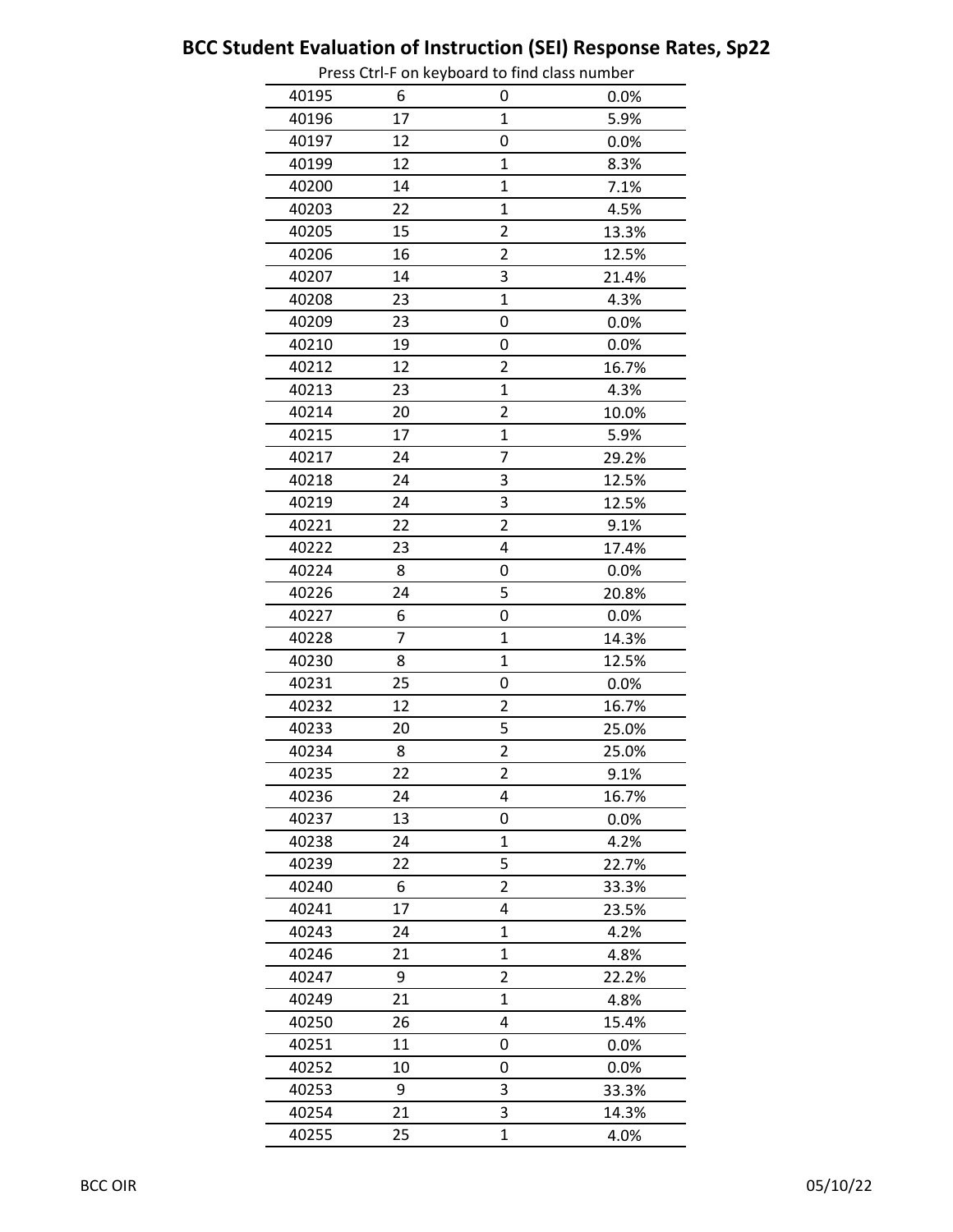|       |    | Press Cur-F on Reyboard to find class humber |       |
|-------|----|----------------------------------------------|-------|
| 40256 | 26 | 3                                            | 11.5% |
| 40257 | 24 | $\overline{1}$                               | 4.2%  |
| 40258 | 24 | 0                                            | 0.0%  |
| 40260 | 22 | 6                                            | 27.3% |
| 40262 | 20 | 4                                            | 20.0% |
| 40263 | 27 | 4                                            | 14.8% |
| 40264 | 14 | 0                                            | 0.0%  |
| 40266 | 12 | 5                                            | 41.7% |
| 40268 | 15 | 4                                            | 26.7% |
| 40270 | 12 | 4                                            | 33.3% |
| 40271 | 13 | 3                                            | 23.1% |
| 40272 | 10 | $\overline{1}$                               | 10.0% |
| 40274 | 18 | 3                                            | 16.7% |
| 40275 | 25 | 0                                            | 0.0%  |
| 40276 | 25 | 3                                            | 12.0% |
| 40277 | 14 | 0                                            | 0.0%  |
| 40278 | 10 | $\mathbf 1$                                  | 10.0% |
| 40279 | 12 | 1                                            | 8.3%  |
| 40280 | 16 | $\overline{1}$                               | 6.3%  |
| 40281 | 27 | 5                                            | 18.5% |
| 40282 | 23 | $\overline{2}$                               | 8.7%  |
| 40283 | 23 | 5                                            | 21.7% |
| 40285 | 10 | 0                                            | 0.0%  |
| 40287 | 9  | $\mathbf{1}$                                 | 11.1% |
| 40288 | 17 | $\overline{1}$                               | 5.9%  |
| 40289 | 6  | $\mathbf{1}$                                 | 16.7% |
| 40290 | 5  | 0                                            | 0.0%  |
| 40291 | 4  | 0                                            | 0.0%  |
| 40292 | 24 | 4                                            | 16.7% |
| 40293 | 19 | 4                                            | 21.1% |
| 40294 | 19 | 4                                            | 21.1% |
| 40295 | 25 | $\mathbf{1}$                                 | 4.0%  |
| 40296 | 9  | 0                                            | 0.0%  |
| 40297 | 26 | 1                                            | 3.8%  |
| 40299 | 26 | 4                                            | 15.4% |
| 40300 | 16 | 3                                            | 18.8% |
| 40301 | 24 | $\overline{1}$                               | 4.2%  |
| 40302 | 15 | 2                                            | 13.3% |
| 40303 | 23 | 2                                            | 8.7%  |
| 40305 | 12 | 2                                            | 16.7% |
| 40306 | 23 | 3                                            | 13.0% |
| 40307 | 24 | 3                                            | 12.5% |
| 40308 | 15 | $\mathbf 1$                                  | 6.7%  |
| 40309 | 11 | $\overline{2}$                               | 18.2% |
| 40310 | 14 | 3                                            | 21.4% |
| 40311 | 16 | $\overline{2}$                               | 12.5% |
| 40312 | 25 | $\overline{1}$                               | 4.0%  |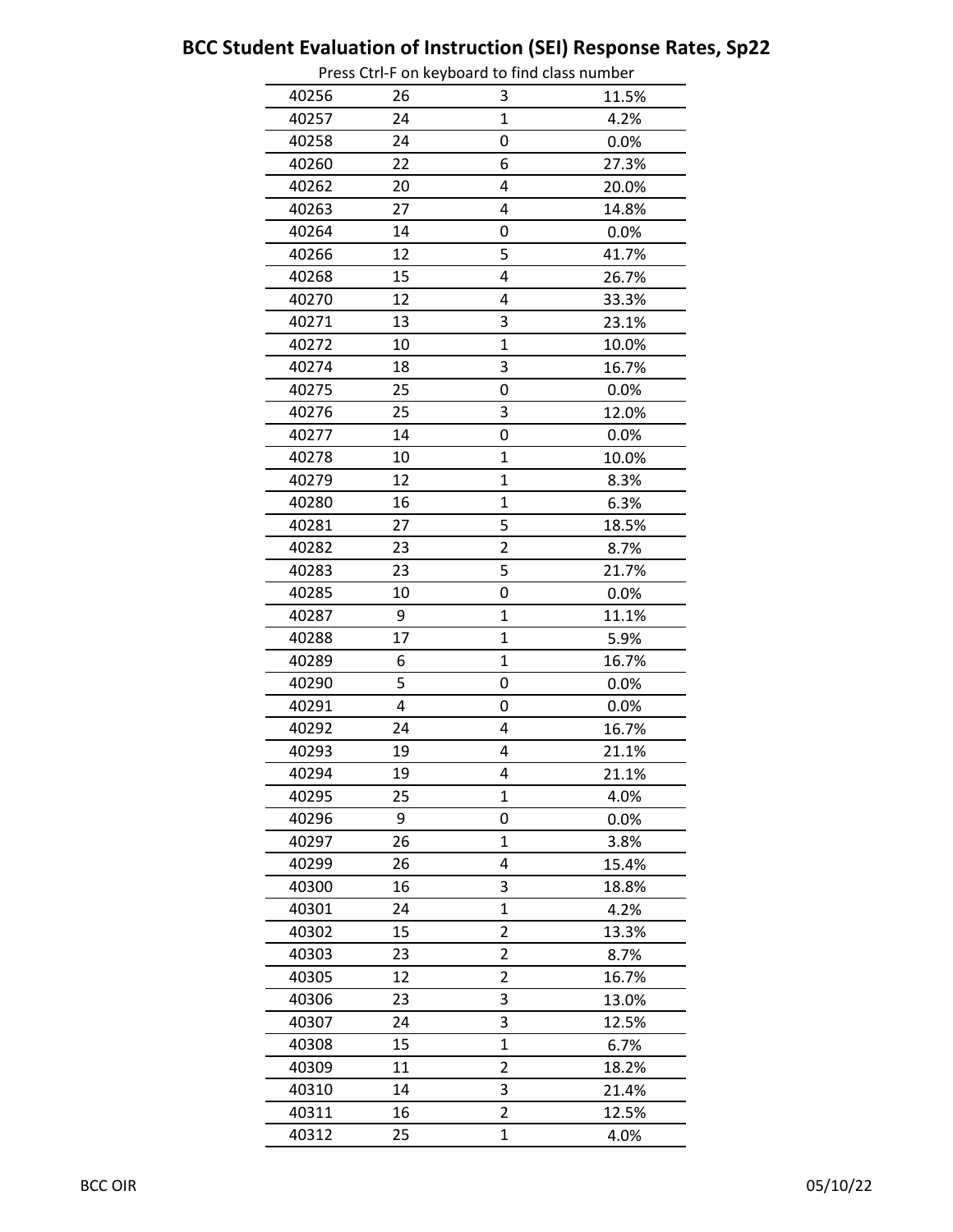|       |    | Press Cu i-F On Reyboard to mid class number |       |
|-------|----|----------------------------------------------|-------|
| 40314 | 7  | 0                                            | 0.0%  |
| 40317 | 22 | 0                                            | 0.0%  |
| 40318 | 20 | 2                                            | 10.0% |
| 40320 | 15 | $\overline{1}$                               | 6.7%  |
| 40321 | 21 | 2                                            | 9.5%  |
| 40322 | 16 | 3                                            | 18.8% |
| 40324 | 25 | $\overline{\mathbf{c}}$                      | 8.0%  |
| 40326 | 21 | 1                                            | 4.8%  |
| 40328 | 25 | 0                                            | 0.0%  |
| 40329 | 20 | 2                                            | 10.0% |
| 40331 | 25 | 3                                            | 12.0% |
| 40332 | 21 | $\overline{2}$                               | 9.5%  |
| 40334 | 11 | 4                                            | 36.4% |
| 40335 | 18 | 3                                            | 16.7% |
| 40336 | 27 | 3                                            | 11.1% |
| 40337 | 27 | $\overline{2}$                               | 7.4%  |
| 40338 | 27 | 4                                            | 14.8% |
| 40339 | 25 | $\mathbf{1}$                                 | 4.0%  |
| 40340 | 10 | 4                                            | 40.0% |
| 40341 | 18 | $\overline{1}$                               | 5.6%  |
| 40344 | 16 | 0                                            | 0.0%  |
| 40345 | 24 | 3                                            | 12.5% |
| 40347 | 18 | 0                                            | 0.0%  |
| 40348 | 22 | 3                                            | 13.6% |
| 40349 | 11 | $\overline{1}$                               | 9.1%  |
| 40350 | 25 | 3                                            | 12.0% |
| 40352 | 25 | 3                                            | 12.0% |
| 40353 | 14 | 0                                            | 0.0%  |
| 40355 | 22 | 2                                            | 9.1%  |
| 40356 | 21 | $\overline{1}$                               | 4.8%  |
| 40357 | 17 | 0                                            | 0.0%  |
| 40358 | 26 | 1                                            | 3.8%  |
| 40359 | 20 | $\overline{2}$                               | 10.0% |
| 40361 | 19 | 0                                            | 0.0%  |
| 40362 | 26 | 0                                            | 0.0%  |
| 40363 | 27 | 3                                            | 11.1% |
| 40364 | 25 | $\mathbf{1}$                                 | 4.0%  |
| 40365 | 21 | 3                                            | 14.3% |
| 40366 | 19 | 2                                            | 10.5% |
| 40367 | 20 | 0                                            | 0.0%  |
| 40371 | 21 | 0                                            | 0.0%  |
| 40372 | 9  | 0                                            | 0.0%  |
| 40375 | 19 | 0                                            | 0.0%  |
| 40378 | 19 | 4                                            | 21.1% |
| 40379 | 9  | 4                                            | 44.4% |
| 40381 | 16 | $\mathbf{1}$                                 | 6.3%  |
| 40383 | 9  | 0                                            | 0.0%  |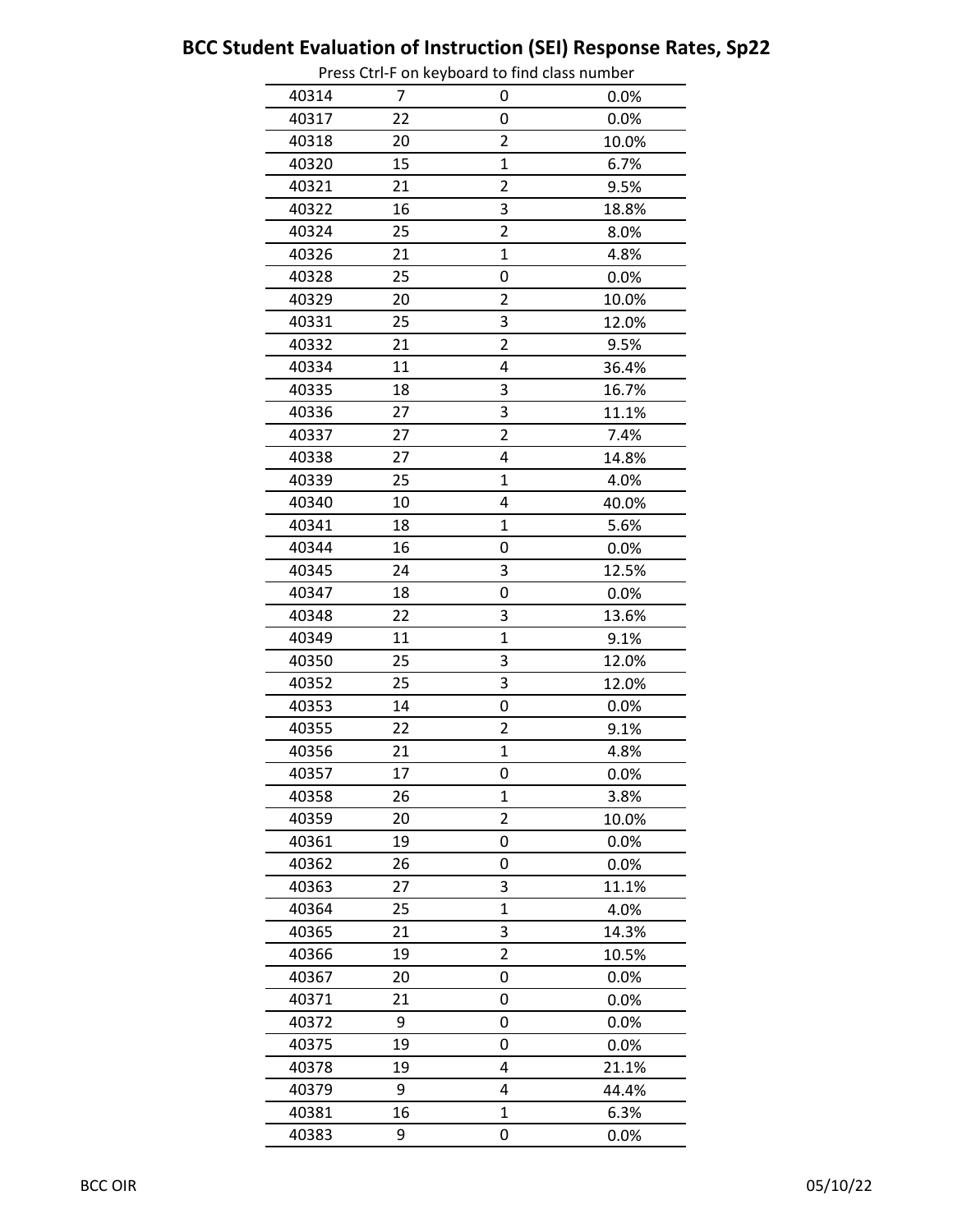|       |    | Press Cur-Flori Reyboard to mid class number |       |
|-------|----|----------------------------------------------|-------|
| 40384 | 21 | 1                                            | 4.8%  |
| 40385 | 18 | 1                                            | 5.6%  |
| 40386 | 8  | $\mathbf{1}$                                 | 12.5% |
| 40387 | 6  | 1                                            | 16.7% |
| 40388 | 20 | 2                                            | 10.0% |
| 40391 | 20 | $\overline{\mathbf{c}}$                      | 10.0% |
| 40392 | 4  | 0                                            | 0.0%  |
| 40393 | 20 | 4                                            | 20.0% |
| 40394 | 6  | 2                                            | 33.3% |
| 40395 | 10 | $\overline{1}$                               | 10.0% |
| 40396 | 8  | $\overline{1}$                               | 12.5% |
| 40397 | 26 | $\mathbf 1$                                  | 3.8%  |
| 40399 | 22 | 6                                            | 27.3% |
| 40400 | 11 | 4                                            | 36.4% |
| 40401 | 24 | 0                                            | 0.0%  |
| 40402 | 14 | 1                                            | 7.1%  |
| 40403 | 25 | 3                                            | 12.0% |
| 40404 | 14 | 1                                            | 7.1%  |
| 40406 | 27 | 3                                            | 11.1% |
| 40407 | 18 | 0                                            | 0.0%  |
| 40408 | 14 | 1                                            | 7.1%  |
| 40409 | 17 | 0                                            | 0.0%  |
| 40410 | 10 | $\overline{1}$                               | 10.0% |
| 40411 | 11 | 2                                            | 18.2% |
| 40412 | 21 | 3                                            | 14.3% |
| 40413 | 20 | 6                                            | 30.0% |
| 40414 | 19 | $\overline{2}$                               | 10.5% |
| 40415 | 14 | 1                                            | 7.1%  |
| 40416 | 12 | 3                                            | 25.0% |
| 40417 | 23 | 6                                            | 26.1% |
| 40418 | 25 | $\overline{\mathbf{c}}$                      | 8.0%  |
| 40419 | 16 | 3                                            | 18.8% |
| 40422 | 21 | 6                                            | 28.6% |
| 40423 | 25 | 5                                            | 20.0% |
| 40424 | 26 | 3                                            | 11.5% |
| 40426 | 24 | 3                                            | 12.5% |
| 40428 | 22 | 4                                            | 18.2% |
| 40429 | 13 | 0                                            | 0.0%  |
| 40432 | 21 | 5                                            | 23.8% |
| 40435 | 26 | 4                                            | 15.4% |
| 40436 | 9  | 1                                            | 11.1% |
| 40437 | 27 | 1                                            | 3.7%  |
| 40438 | 12 | 1                                            | 8.3%  |
| 40439 | 12 | $\overline{2}$                               | 16.7% |
| 40440 | 10 | 0                                            | 0.0%  |
| 40441 | 25 | 3                                            | 12.0% |
| 40442 | 11 | $\overline{1}$                               | 9.1%  |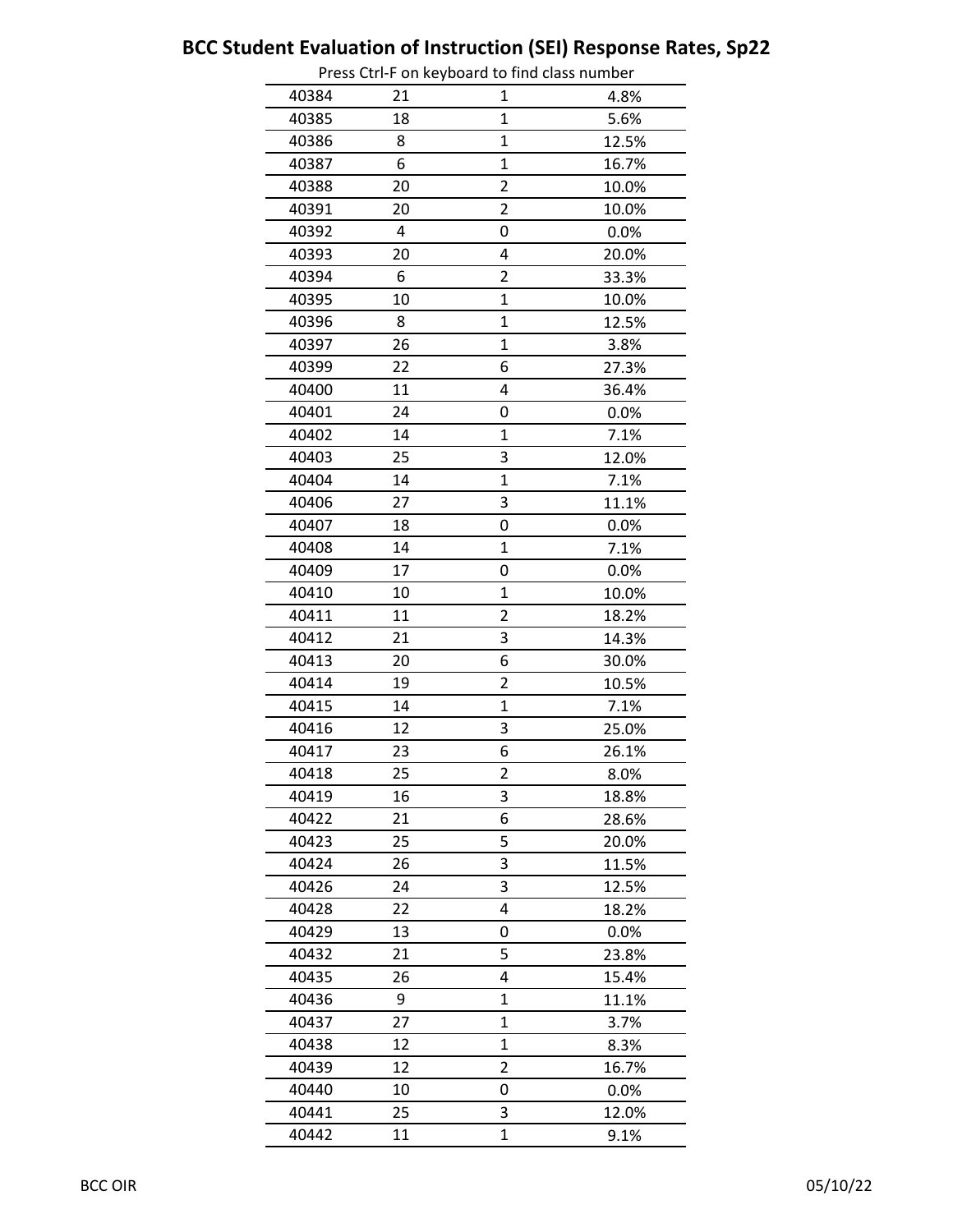|       |    | Press Cur-F on Reyboard to find class humber |       |
|-------|----|----------------------------------------------|-------|
| 40444 | 8  | 1                                            | 12.5% |
| 40445 | 10 | 3                                            | 30.0% |
| 40448 | 10 | 1                                            | 10.0% |
| 40451 | 8  | 0                                            | 0.0%  |
| 40452 | 20 | 4                                            | 20.0% |
| 40454 | 21 | 1                                            | 4.8%  |
| 40455 | 27 | 3                                            | 11.1% |
| 40456 | 23 | 6                                            | 26.1% |
| 40457 | 19 | 0                                            | 0.0%  |
| 40458 | 16 | 2                                            | 12.5% |
| 40459 | 26 | 5                                            | 19.2% |
| 40460 | 8  | 2                                            | 25.0% |
| 40461 | 13 | $\mathbf{1}$                                 | 7.7%  |
| 40463 | 13 | 0                                            | 0.0%  |
| 40464 | 13 | 2                                            | 15.4% |
| 40465 | 24 | $\overline{2}$                               | 8.3%  |
| 40466 | 25 | $\mathbf 1$                                  | 4.0%  |
| 40467 | 24 | 0                                            | 0.0%  |
| 40468 | 24 | $\overline{1}$                               | 4.2%  |
| 40469 | 23 | 5                                            | 21.7% |
| 40470 | 24 | $\overline{2}$                               | 8.3%  |
| 40473 | 9  | 4                                            | 44.4% |
| 40474 | 16 | 2                                            | 12.5% |
| 40475 | 12 | 2                                            | 16.7% |
| 40477 | 20 | $\overline{2}$                               | 10.0% |
| 40478 | 23 | 5                                            | 21.7% |
| 40479 | 18 | $\overline{1}$                               | 5.6%  |
| 40481 | 14 | 2                                            | 14.3% |
| 40482 | 15 | 0                                            | 0.0%  |
| 40483 | 24 | 3                                            | 12.5% |
| 40486 | 26 | $\overline{\mathbf{c}}$                      | 7.7%  |
| 40487 | 22 | $\mathbf{1}$                                 | 4.5%  |
| 40488 | 20 | 3                                            | 15.0% |
| 40489 | 27 | 1                                            | 3.7%  |
| 40490 | 17 | $\overline{2}$                               | 11.8% |
| 40491 | 14 | 1                                            | 7.1%  |
| 40492 | 12 | 5                                            | 41.7% |
| 40493 | 13 | 2                                            | 15.4% |
| 40494 | 21 | 3                                            | 14.3% |
| 40495 | 20 | 1                                            | 5.0%  |
| 40497 | 18 | 4                                            | 22.2% |
| 40498 | 20 | 3                                            | 15.0% |
| 40500 | 23 | 1                                            | 4.3%  |
| 40501 | 19 | $\overline{2}$                               | 10.5% |
| 40502 | 23 | 3                                            | 13.0% |
| 40503 | 26 | 3                                            | 11.5% |
| 40505 | 6  | $\overline{1}$                               | 16.7% |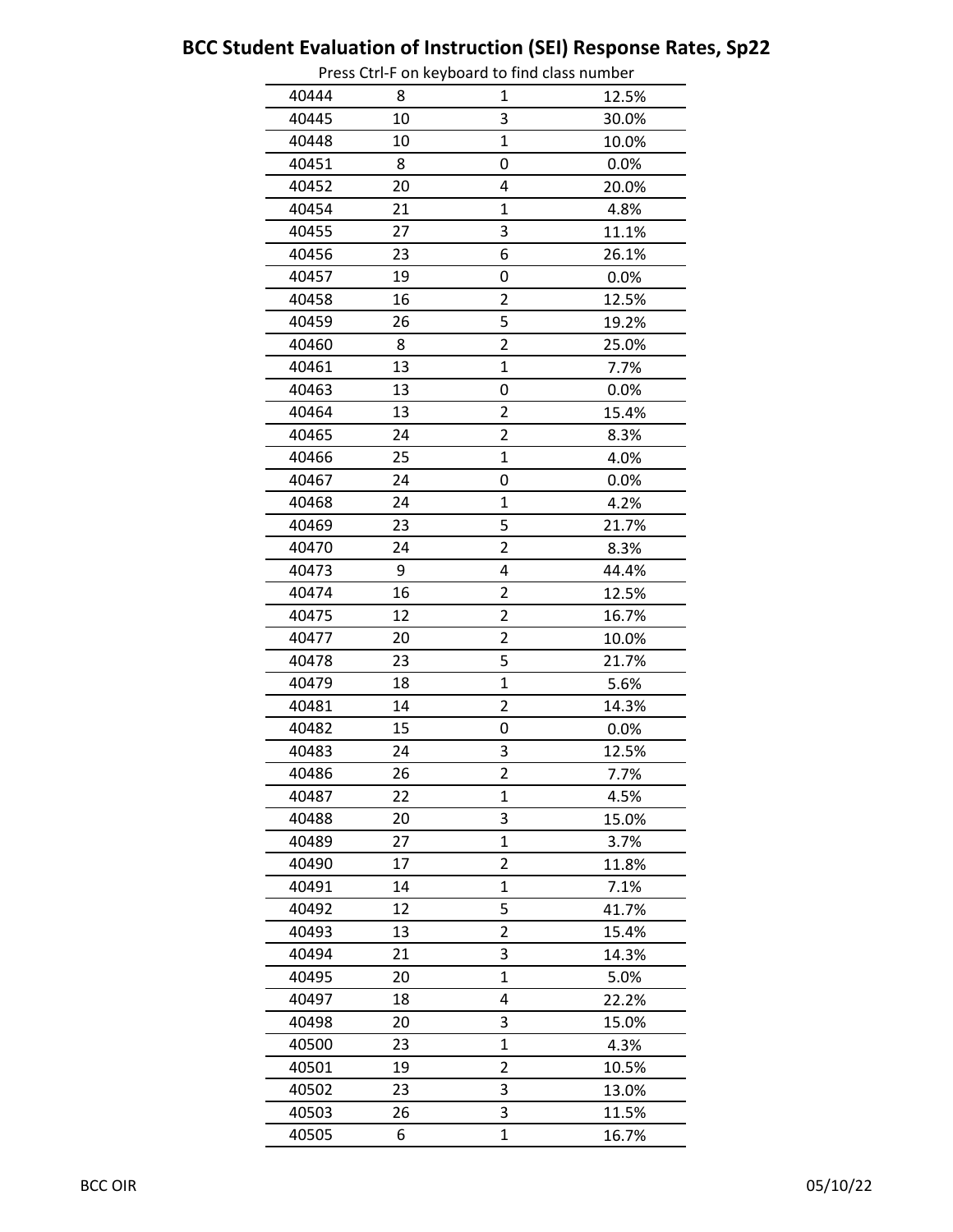|       |    | Press Cur-Flori Reyboard to mid class number |         |
|-------|----|----------------------------------------------|---------|
| 40506 | 22 | 3                                            | 13.6%   |
| 40507 | 12 | 0                                            | 0.0%    |
| 40508 | 25 | 4                                            | 16.0%   |
| 40509 | 11 | $\mathbf{1}$                                 | 9.1%    |
| 40512 | 22 | $\overline{2}$                               | 9.1%    |
| 40513 | 14 | 0                                            | 0.0%    |
| 40514 | 9  | $\overline{2}$                               | 22.2%   |
| 40515 | 13 | 0                                            | 0.0%    |
| 40516 | 11 | 0                                            | 0.0%    |
| 40517 | 26 | 3                                            | 11.5%   |
| 40518 | 20 | $\overline{2}$                               | 10.0%   |
| 40519 | 19 | $\overline{2}$                               | 10.5%   |
| 40520 | 27 | 9                                            | 33.3%   |
| 40521 | 21 | 4                                            | 19.0%   |
| 40522 | 27 | 4                                            | 14.8%   |
| 40523 | 9  | $\mathbf{1}$                                 | 11.1%   |
| 40524 | 25 | $\mathbf 1$                                  | 4.0%    |
| 40525 | 28 | $\mathbf{1}$                                 | 3.6%    |
| 40526 | 24 | $\mathbf{1}$                                 | 4.2%    |
| 40527 | 25 | $\overline{1}$                               | 4.0%    |
| 40528 | 16 | 5                                            | 31.3%   |
| 40529 | 18 | 3                                            | 16.7%   |
| 40531 | 13 | $\overline{2}$                               | 15.4%   |
| 40532 | 23 | 3                                            | 13.0%   |
| 40534 | 20 | 3                                            | 15.0%   |
| 40535 | 25 | 0                                            | 0.0%    |
| 40537 | 17 | 3                                            | 17.6%   |
| 40539 | 15 | $\overline{2}$                               | 13.3%   |
| 40540 | 19 | 4                                            | 21.1%   |
| 40543 | 21 | 0                                            | 0.0%    |
| 40545 | 5  | 0                                            | 0.0%    |
| 40546 | 25 | 0                                            | 0.0%    |
| 40547 | 22 | 4                                            | 18.2%   |
| 40548 | 12 | 1                                            | 8.3%    |
| 40549 | 8  | $\mathbf{1}$                                 | 12.5%   |
| 40550 | 9  | 4                                            | 44.4%   |
| 40551 | 24 | $\overline{2}$                               | 8.3%    |
| 40563 | 20 | 3                                            | 15.0%   |
| 40564 | 15 | $\mathbf{1}$                                 | 6.7%    |
| 40566 | 13 | 6                                            | 46.2%   |
| 40569 | 15 | 0                                            | $0.0\%$ |
| 40572 | 9  | $\overline{2}$                               | 22.2%   |
| 40573 | 24 | 1                                            | 4.2%    |
| 40574 | 21 | 5                                            | 23.8%   |
| 40575 | 16 | 0                                            | 0.0%    |
| 40579 | 19 | 3                                            | 15.8%   |
| 40580 | 11 | 2                                            | 18.2%   |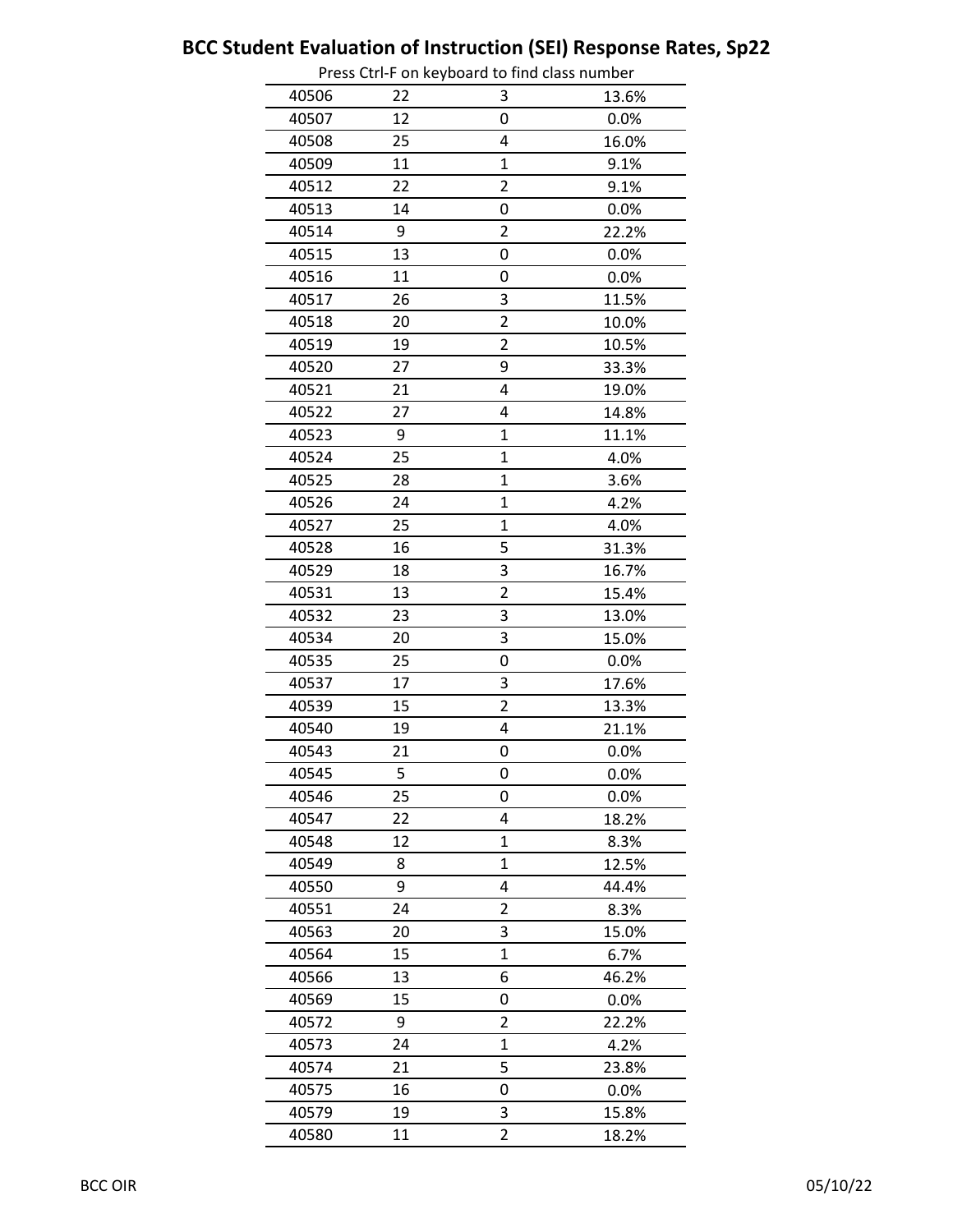|       |    | Press Cur-Flori Reyboard to mid class number |       |
|-------|----|----------------------------------------------|-------|
| 40583 | 15 | 0                                            | 0.0%  |
| 40586 | 12 | 1                                            | 8.3%  |
| 40587 | 13 | 3                                            | 23.1% |
| 40589 | 8  | 3                                            | 37.5% |
| 40591 | 4  | 0                                            | 0.0%  |
| 40592 | 24 | $\overline{2}$                               | 8.3%  |
| 40593 | 27 | 4                                            | 14.8% |
| 40594 | 21 | 3                                            | 14.3% |
| 40595 | 22 | 1                                            | 4.5%  |
| 40596 | 24 | 4                                            | 16.7% |
| 40597 | 24 | 3                                            | 12.5% |
| 40600 | 26 | $\mathbf 1$                                  | 3.8%  |
| 40601 | 12 | $\overline{2}$                               | 16.7% |
| 40602 | 8  | 0                                            | 0.0%  |
| 40603 | 15 | 3                                            | 20.0% |
| 40604 | 14 | 0                                            | 0.0%  |
| 40605 | 13 | 0                                            | 0.0%  |
| 40607 | 23 | 2                                            | 8.7%  |
| 40608 | 25 | $\overline{1}$                               | 4.0%  |
| 40609 | 22 | $\mathbf{1}$                                 | 4.5%  |
| 40610 | 24 | 4                                            | 16.7% |
| 40611 | 13 | 3                                            | 23.1% |
| 40612 | 13 | $\overline{2}$                               | 15.4% |
| 40613 | 21 | $\overline{2}$                               | 9.5%  |
| 40614 | 13 | $\overline{1}$                               | 7.7%  |
| 40616 | 7  | 0                                            | 0.0%  |
| 40617 | 11 | $\overline{2}$                               | 18.2% |
| 40618 | 14 | 2                                            | 14.3% |
| 40619 | 11 | 0                                            | 0.0%  |
| 40620 | 14 | $\mathbf 1$                                  | 7.1%  |
| 40621 | 19 | 0                                            | 0.0%  |
| 40622 | 24 | 6                                            | 25.0% |
| 40623 | 16 | 0                                            | 0.0%  |
| 40624 | 24 | 1                                            | 4.2%  |
| 40626 | 7  | 1                                            | 14.3% |
| 40627 | 7  | $\mathbf 1$                                  | 14.3% |
| 40628 | 8  | $\overline{2}$                               | 25.0% |
| 40629 | 8  | 0                                            | 0.0%  |
| 40631 | 5  | 0                                            | 0.0%  |
| 40632 | 6  | 1                                            | 16.7% |
| 40633 | 15 | 0                                            | 0.0%  |
| 40634 | 28 | $\overline{2}$                               | 7.1%  |
| 40635 | 10 | 0                                            | 0.0%  |
| 40636 | 20 | 19                                           | 95.0% |
| 40637 | 20 | 18                                           | 90.0% |
| 40638 | 28 | 10                                           | 35.7% |
| 40639 | 3  | 0                                            | 0.0%  |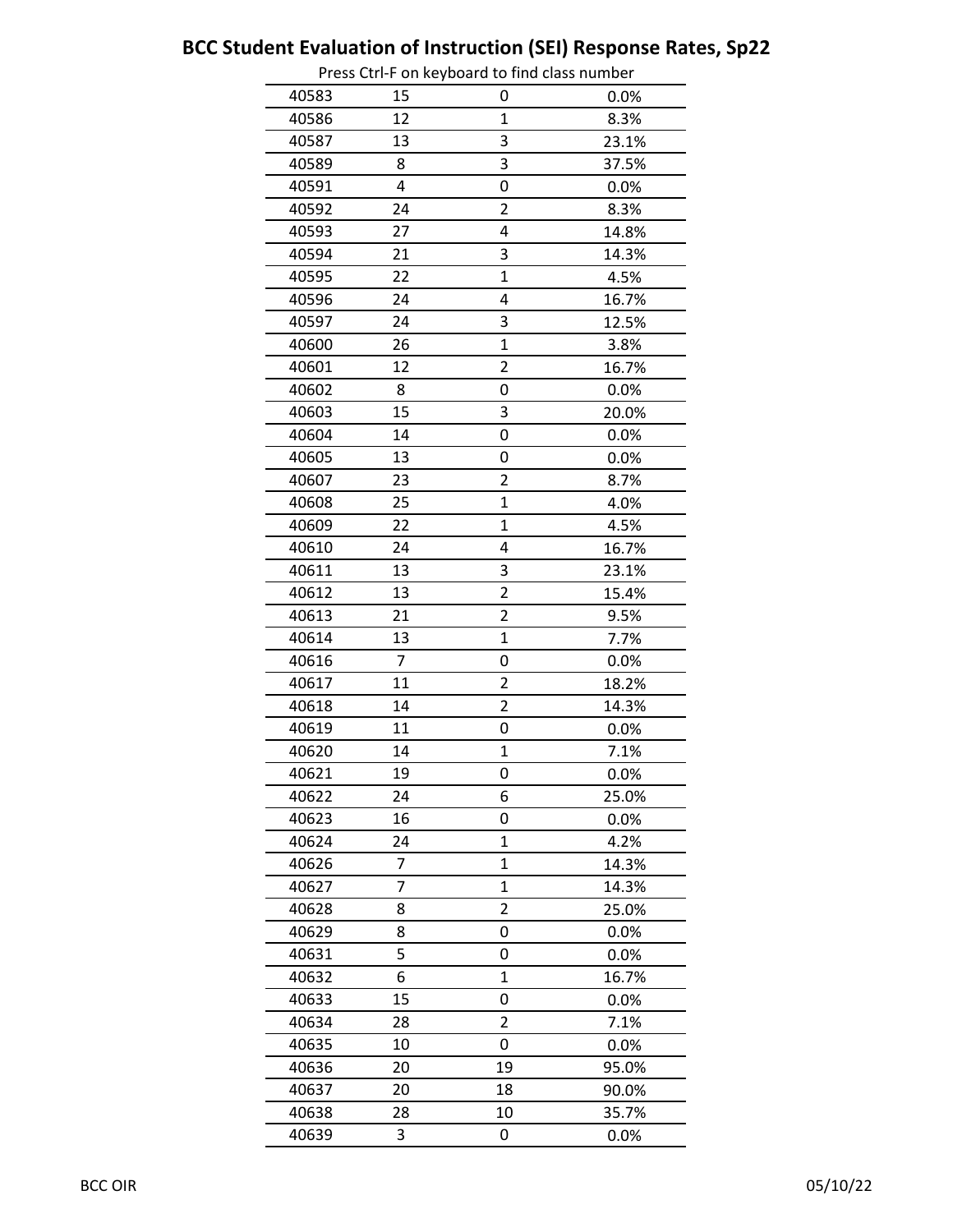|       |    | Press Cu i-F On Reyboard to mid class number |       |
|-------|----|----------------------------------------------|-------|
| 40640 | 8  | 7                                            | 87.5% |
| 40641 | 6  | 3                                            | 50.0% |
| 40642 | 3  | $\overline{2}$                               | 66.7% |
| 40643 | 9  | 1                                            | 11.1% |
| 40644 | 8  | 3                                            | 37.5% |
| 40645 | 8  | 5                                            | 62.5% |
| 40646 | 4  | 3                                            | 75.0% |
| 40647 | 11 | 4                                            | 36.4% |
| 40648 | 11 | $\overline{2}$                               | 18.2% |
| 40649 | 9  | 3                                            | 33.3% |
| 40650 | 9  | $\overline{1}$                               | 11.1% |
| 40651 | 6  | $\overline{1}$                               | 16.7% |
| 40652 | 5  | 1                                            | 20.0% |
| 40654 | 26 | 5                                            | 19.2% |
| 40656 | 6  | 1                                            | 16.7% |
| 40658 | 17 | 3                                            | 17.6% |
| 40659 | 20 | $\overline{1}$                               | 5.0%  |
| 40660 | 23 | 5                                            | 21.7% |
| 40661 | 10 | 3                                            | 30.0% |
| 40662 | 22 | 3                                            | 13.6% |
| 40664 | 17 | $\overline{2}$                               | 11.8% |
| 40665 | 26 | $\overline{2}$                               | 7.7%  |
| 40667 | 14 | $\overline{2}$                               | 14.3% |
| 40668 | 13 | $\overline{\mathbf{c}}$                      | 15.4% |
| 40669 | 10 | 0                                            | 0.0%  |
| 40670 | 10 | 1                                            | 10.0% |
| 40671 | 10 | 1                                            | 10.0% |
| 40672 | 10 | 0                                            | 0.0%  |
| 40673 | 9  | $\mathbf 1$                                  | 11.1% |
| 40674 | 9  | $\overline{\mathbf{c}}$                      | 22.2% |
| 40675 | 12 | $\mathbf 1$                                  | 8.3%  |
| 40676 | 18 | 0                                            | 0.0%  |
| 40677 | 26 | 1                                            | 3.8%  |
| 40678 | 7  | 2                                            | 28.6% |
| 40679 | 18 | 3                                            | 16.7% |
| 40680 | 18 | 0                                            | 0.0%  |
| 40681 | 18 | 0                                            | 0.0%  |
| 40683 | 22 | 8                                            | 36.4% |
| 40685 | 26 | 0                                            | 0.0%  |
| 40686 | 14 | 1                                            | 7.1%  |
| 40689 | 14 | 0                                            | 0.0%  |
| 40692 | 27 | 4                                            | 14.8% |
| 40693 | 8  | 2                                            | 25.0% |
| 40694 | 9  | 4                                            | 44.4% |
| 40695 | 9  | 3                                            | 33.3% |
| 40697 | 20 | $\overline{1}$                               | 5.0%  |
| 40698 | 13 | $\overline{2}$                               | 15.4% |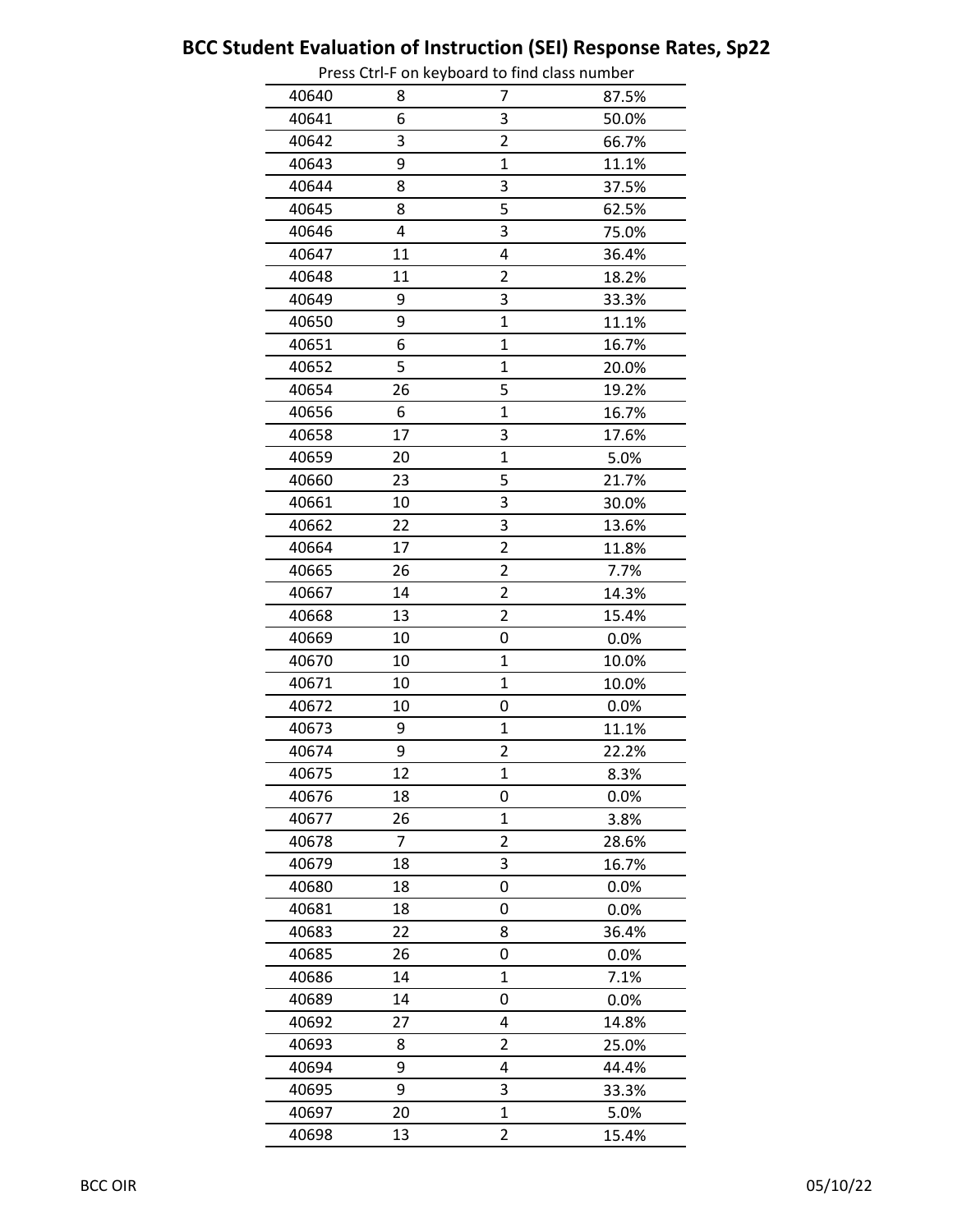|       |    | Press Cu i-F On Reyboard to mid class number |       |
|-------|----|----------------------------------------------|-------|
| 40700 | 19 | 3                                            | 15.8% |
| 40701 | 21 | 3                                            | 14.3% |
| 40703 | 11 | 2                                            | 18.2% |
| 40704 | 21 | $\overline{2}$                               | 9.5%  |
| 40705 | 8  | 0                                            | 0.0%  |
| 40707 | 11 | $\overline{2}$                               | 18.2% |
| 40708 | 23 | $\overline{\mathbf{c}}$                      | 8.7%  |
| 40709 | 18 | 3                                            | 16.7% |
| 40710 | 21 | $\overline{2}$                               | 9.5%  |
| 40711 | 17 | $\mathbf 1$                                  | 5.9%  |
| 40712 | 11 | $\overline{2}$                               | 18.2% |
| 40713 | 7  | 0                                            | 0.0%  |
| 40717 | 18 | 1                                            | 5.6%  |
| 40718 | 5  | 0                                            | 0.0%  |
| 40719 | 5  | 0                                            | 0.0%  |
| 40720 | 12 | 1                                            | 8.3%  |
| 40721 | 13 | 0                                            | 0.0%  |
| 40722 | 11 | $\overline{2}$                               | 18.2% |
| 40723 | 12 | 2                                            | 16.7% |
| 40725 | 7  | 0                                            | 0.0%  |
| 40726 | 20 | 17                                           | 85.0% |
| 40727 | 20 | 10                                           | 50.0% |
| 40728 | 28 | 10                                           | 35.7% |
| 40729 | 28 | 15                                           | 53.6% |
| 40730 | 18 | 2                                            | 11.1% |
| 40731 | 14 | $\overline{2}$                               | 14.3% |
| 40732 | 9  | 2                                            | 22.2% |
| 40733 | 19 | 1                                            | 5.3%  |
| 40734 | 8  | $\mathbf 1$                                  | 12.5% |
| 40738 | 27 | 6                                            | 22.2% |
| 40739 | 14 | $\mathbf 1$                                  | 7.1%  |
| 40740 | 12 | $\overline{2}$                               | 16.7% |
| 40741 | 21 | 3                                            | 14.3% |
| 40743 | 23 | 2                                            | 8.7%  |
| 40744 | 9  | $\mathbf{1}$                                 | 11.1% |
| 40745 | 14 | 1                                            | 7.1%  |
| 40746 | 26 | 4                                            | 15.4% |
| 40747 | 19 | 2                                            | 10.5% |
| 40748 | 26 | 7                                            | 26.9% |
| 40749 | 26 | 2                                            | 7.7%  |
| 40751 | 22 | 0                                            | 0.0%  |
| 40752 | 14 | 0                                            | 0.0%  |
| 40753 | 24 | $\overline{\mathbf{c}}$                      | 8.3%  |
| 40754 | 20 | 1                                            | 5.0%  |
| 40755 | 16 | $\overline{2}$                               | 12.5% |
| 40756 | 5  | 1                                            | 20.0% |
| 40758 | 26 | 5                                            | 19.2% |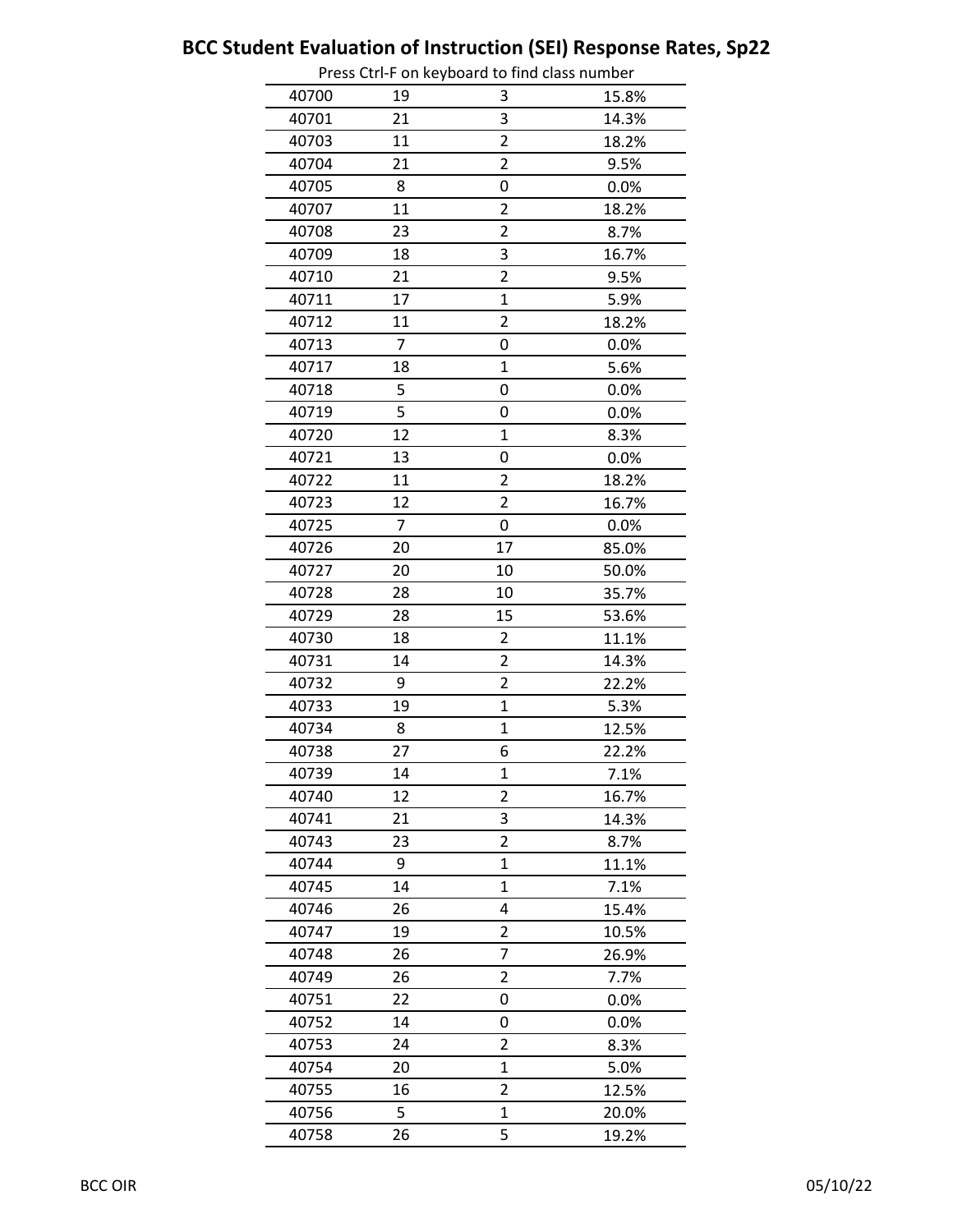|       |    | Press Cu i-F On Reyboard to mid class number |       |
|-------|----|----------------------------------------------|-------|
| 40759 | 16 | 0                                            | 0.0%  |
| 40760 | 27 | 5                                            | 18.5% |
| 40762 | 5  | 0                                            | 0.0%  |
| 40764 | 10 | 0                                            | 0.0%  |
| 40765 | 14 | 3                                            | 21.4% |
| 40767 | 14 | 0                                            | 0.0%  |
| 40768 | 9  | 0                                            | 0.0%  |
| 40769 | 17 | 1                                            | 5.9%  |
| 40770 | 8  | 1                                            | 12.5% |
| 40771 | 10 | 0                                            | 0.0%  |
| 40774 | 24 | $\overline{2}$                               | 8.3%  |
| 40777 | 17 | $\overline{1}$                               | 5.9%  |
| 40778 | 17 | 3                                            | 17.6% |
| 40780 | 7  | $\overline{2}$                               | 28.6% |
| 40781 | 8  | 0                                            | 0.0%  |
| 40783 | 10 | 1                                            | 10.0% |
| 40784 | 16 | $\overline{1}$                               | 6.3%  |
| 40792 | 22 | 2                                            | 9.1%  |
| 40793 | 16 | $\overline{1}$                               | 6.3%  |
| 40794 | 25 | $\overline{1}$                               | 4.0%  |
| 40799 | 13 | 0                                            | 0.0%  |
| 40800 | 13 | 0                                            | 0.0%  |
| 40801 | 10 | 1                                            | 10.0% |
| 40802 | 11 | $\mathbf 1$                                  | 9.1%  |
| 40803 | 14 | $\overline{1}$                               | 7.1%  |
| 40804 | 30 | $\overline{1}$                               | 3.3%  |
| 40805 | 9  | 0                                            | 0.0%  |
| 40806 | 9  | 0                                            | 0.0%  |
| 40807 | 13 | 0                                            | 0.0%  |
| 40808 | 14 | 2                                            | 14.3% |
| 40809 | 16 | $\overline{\mathbf{c}}$                      | 12.5% |
| 40810 | 10 | 1                                            | 10.0% |
| 40811 | 16 | 3                                            | 18.8% |
| 40812 | 10 | 0                                            | 0.0%  |
| 40813 | 22 | $\mathbf{1}$                                 | 4.5%  |
| 40814 | 21 | 0                                            | 0.0%  |
| 40817 | 17 | $\mathbf{1}$                                 | 5.9%  |
| 40818 | 7  | 2                                            | 28.6% |
| 40819 | 20 | 0                                            | 0.0%  |
| 40820 | 9  | 2                                            | 22.2% |
| 40821 | 12 | 5                                            | 41.7% |
| 40822 | 11 | 3                                            | 27.3% |
| 40823 | 11 | 4                                            | 36.4% |
| 40824 | 12 | 0                                            | 0.0%  |
| 40825 | 11 | 7                                            | 63.6% |
| 40826 | 11 | 8                                            | 72.7% |
| 40827 | 9  | $\overline{2}$                               | 22.2% |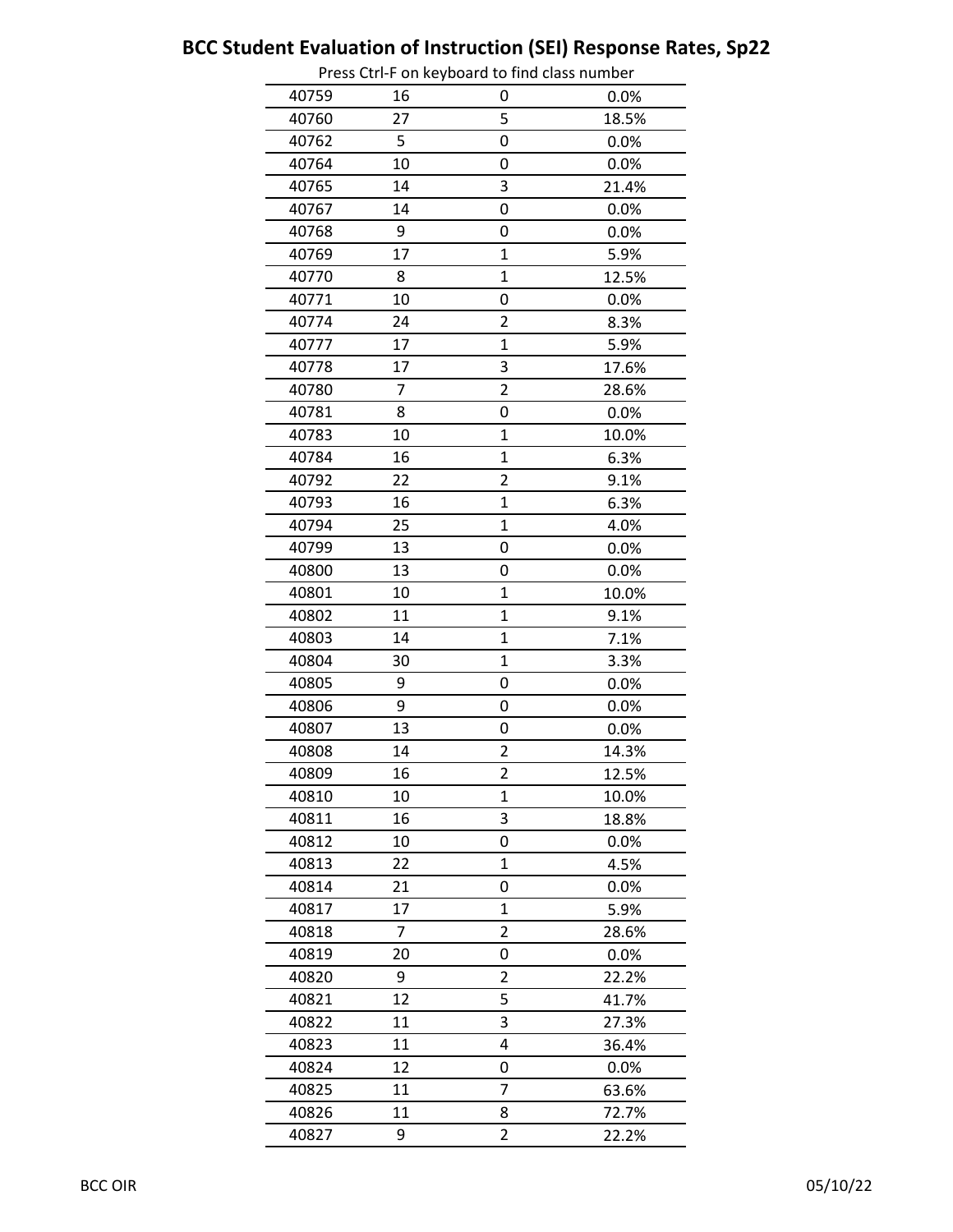|       |    | Press Cur-Flori Reyboard to find class humber |       |
|-------|----|-----------------------------------------------|-------|
| 40828 | 9  | 1                                             | 11.1% |
| 40829 | 9  | 1                                             | 11.1% |
| 40830 | 9  | 1                                             | 11.1% |
| 40831 | 7  | 3                                             | 42.9% |
| 40832 | 7  | 5                                             | 71.4% |
| 40833 | 10 | $\overline{1}$                                | 10.0% |
| 40836 | 10 | 4                                             | 40.0% |
| 40837 | 12 | $\overline{2}$                                | 16.7% |
| 40838 | 7  | 1                                             | 14.3% |
| 40839 | 11 | $\overline{2}$                                | 18.2% |
| 40840 | 10 | 0                                             | 0.0%  |
| 40843 | 10 | $\mathbf 1$                                   | 10.0% |
| 40844 | 16 | 1                                             | 6.3%  |
| 40845 | 17 | 1                                             | 5.9%  |
| 40846 | 22 | $\overline{1}$                                | 4.5%  |
| 40847 | 25 | 1                                             | 4.0%  |
| 40848 | 19 | 0                                             | 0.0%  |
| 40851 | 10 | 0                                             | 0.0%  |
| 40853 | 23 | 2                                             | 8.7%  |
| 40854 | 27 | $\overline{1}$                                | 3.7%  |
| 40855 | 23 | 1                                             | 4.3%  |
| 40856 | 10 | 1                                             | 10.0% |
| 40857 | 24 | 2                                             | 8.3%  |
| 40858 | 26 | $\mathbf 1$                                   | 3.8%  |
| 40861 | 18 | 0                                             | 0.0%  |
| 40862 | 15 | 3                                             | 20.0% |
| 40863 | 15 | 0                                             | 0.0%  |
| 40864 | 16 | 1                                             | 6.3%  |
| 40865 | 10 | 0                                             | 0.0%  |
| 40866 | 24 | 4                                             | 16.7% |
| 40867 | 17 | $\overline{\mathbf{c}}$                       | 11.8% |
| 40868 | 12 | 0                                             | 0.0%  |
| 40869 | 27 | 3                                             | 11.1% |
| 40871 | 25 | 1                                             | 4.0%  |
| 40872 | 16 | 1                                             | 6.3%  |
| 40873 | 17 | 0                                             | 0.0%  |
| 40874 | 23 | 4                                             | 17.4% |
| 40875 | 23 | 4                                             | 17.4% |
| 40876 | 12 | 0                                             | 0.0%  |
| 40878 | 18 | 3                                             | 16.7% |
| 40879 | 18 | 3                                             | 16.7% |
| 40885 | 14 | 3                                             | 21.4% |
| 40886 | 14 | 0                                             | 0.0%  |
| 40889 | 24 | 0                                             | 0.0%  |
| 40890 | 6  | 0                                             | 0.0%  |
| 40891 | 26 | 4                                             | 15.4% |
| 40892 | 13 | $\overline{1}$                                | 7.7%  |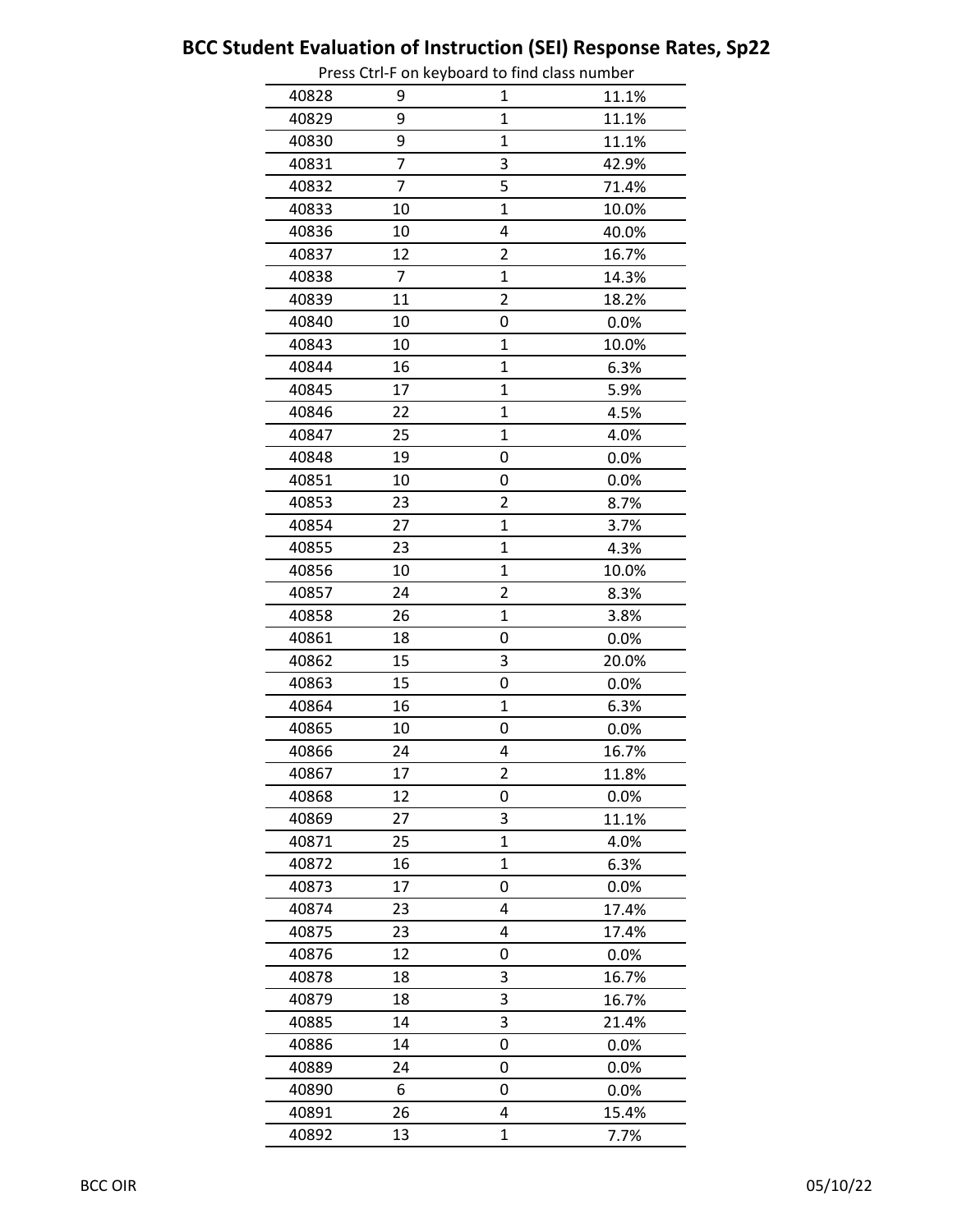|       |    | Press Cur-Flori Reyboard to mid class number |       |
|-------|----|----------------------------------------------|-------|
| 40893 | 27 | 0                                            | 0.0%  |
| 40894 | 16 | $\overline{2}$                               | 12.5% |
| 40895 | 7  | 1                                            | 14.3% |
| 40896 | 12 | $\mathbf{1}$                                 | 8.3%  |
| 40898 | 24 | 1                                            | 4.2%  |
| 40899 | 14 | $\overline{1}$                               | 7.1%  |
| 40906 | 20 | 5                                            | 25.0% |
| 40907 | 7  | 0                                            | 0.0%  |
| 40909 | 27 | 3                                            | 11.1% |
| 40910 | 8  | $\overline{1}$                               | 12.5% |
| 40911 | 6  | $\overline{2}$                               | 33.3% |
| 40912 | 6  | 3                                            | 50.0% |
| 40920 | 16 | 3                                            | 18.8% |
| 40921 | 14 | 6                                            | 42.9% |
| 40923 | 9  | 0                                            | 0.0%  |
| 40924 | 21 | 0                                            | 0.0%  |
| 40925 | 20 | 3                                            | 15.0% |
| 40926 | 22 | 7                                            | 31.8% |
| 40927 | 12 | $\overline{1}$                               | 8.3%  |
| 40929 | 23 | $\overline{2}$                               | 8.7%  |
| 40936 | 27 | $\overline{2}$                               | 7.4%  |
| 40937 | 10 | $\overline{1}$                               | 10.0% |
| 40938 | 10 | 0                                            | 0.0%  |
| 40942 | 7  | $\mathbf{1}$                                 | 14.3% |
| 40943 | 7  | $\overline{1}$                               | 14.3% |
| 40946 | 27 | $\mathbf{1}$                                 | 3.7%  |
| 40948 | 24 | $\mathbf{1}$                                 | 4.2%  |
| 40951 | 25 | $\overline{1}$                               | 4.0%  |
| 40953 | 10 | $\overline{1}$                               | 10.0% |
| 40955 | 23 | 3                                            | 13.0% |
| 40956 | 27 | 4                                            | 14.8% |
| 40957 | 13 | $\mathbf{1}$                                 | 7.7%  |
| 40958 | 15 | $\overline{2}$                               | 13.3% |
| 40959 | 15 | 2                                            | 13.3% |
| 40960 | 20 | 1                                            | 5.0%  |
| 40964 | 10 | 1                                            | 10.0% |
| 40965 | 26 | 3                                            | 11.5% |
| 40966 | 27 | 3                                            | 11.1% |
| 40967 | 9  | 0                                            | 0.0%  |
| 40969 | 13 | 3                                            | 23.1% |
| 40970 | 10 | 0                                            | 0.0%  |
| 40976 | 14 | 0                                            | 0.0%  |
| 40979 | 26 | 4                                            | 15.4% |
| 40980 | 13 | $\overline{2}$                               | 15.4% |
| 40981 | 2  | 1                                            | 50.0% |
| 40992 | 12 | 3                                            | 25.0% |
| 40993 | 13 | $\overline{2}$                               | 15.4% |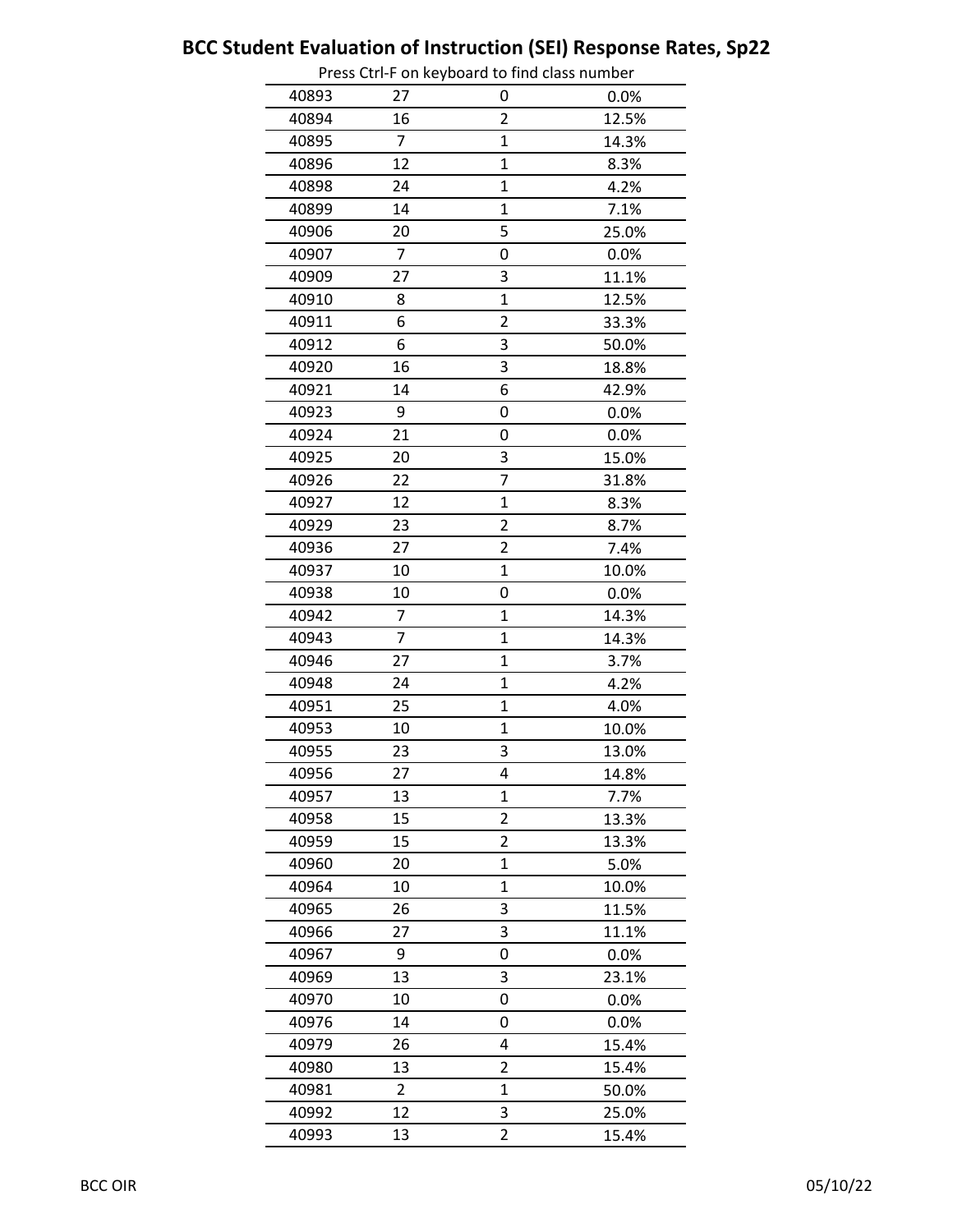|       |    | Press Cur-Flori Reyboard to find class humber |       |
|-------|----|-----------------------------------------------|-------|
| 40994 | 13 | 4                                             | 30.8% |
| 40995 | 13 | $\overline{2}$                                | 15.4% |
| 40997 | 10 | 2                                             | 20.0% |
| 40999 | 6  | 0                                             | 0.0%  |
| 41000 | 28 | 0                                             | 0.0%  |
| 41001 | 15 | 0                                             | 0.0%  |
| 41002 | 12 | $\overline{2}$                                | 16.7% |
| 41003 | 28 | $\overline{2}$                                | 7.1%  |
| 41004 | 17 | 1                                             | 5.9%  |
| 41005 | 23 | $\overline{1}$                                | 4.3%  |
| 41006 | 20 | $\overline{1}$                                | 5.0%  |
| 41007 | 25 | 0                                             | 0.0%  |
| 41008 | 31 | $\mathbf{1}$                                  | 3.2%  |
| 41009 | 21 | 1                                             | 4.8%  |
| 41010 | 2  | 0                                             | 0.0%  |
| 41012 | 8  | 0                                             | 0.0%  |
| 41013 | 9  | 2                                             | 22.2% |
| 41014 | 12 | $\overline{1}$                                | 8.3%  |
| 41015 | 11 | $\overline{1}$                                | 9.1%  |
| 41016 | 10 | 0                                             | 0.0%  |
| 41017 | 24 | 1                                             | 4.2%  |
| 41018 | 23 | 4                                             | 17.4% |
| 41019 | 10 | $\overline{1}$                                | 10.0% |
| 41021 | 20 | $\mathbf 1$                                   | 5.0%  |
| 41022 | 20 | $\overline{1}$                                | 5.0%  |
| 41024 | 5  | $\mathbf 1$                                   | 20.0% |
| 41025 | 8  | 0                                             | 0.0%  |
| 41026 | 8  | 0                                             | 0.0%  |
| 41028 | 7  | 0                                             | 0.0%  |
| 41030 | 16 | 0                                             | 0.0%  |
| 41031 | 16 | 0                                             | 0.0%  |
| 41040 | 26 | $\mathbf{1}$                                  | 3.8%  |
| 41050 | 20 | $\mathbf{1}$                                  | 5.0%  |
| 41053 | 14 | 0                                             | 0.0%  |
| 41054 | 16 | 0                                             | 0.0%  |
| 41058 | 7  | 0                                             | 0.0%  |
| 41059 | 10 | $\overline{1}$                                | 10.0% |
| 41091 | 17 | $\overline{1}$                                | 5.9%  |
| 41098 | 18 | 3                                             | 16.7% |
| 41099 | 16 | $\overline{1}$                                | 6.3%  |
| 41105 | 18 | 1                                             | 5.6%  |
| 41130 | 10 | 3                                             | 30.0% |
| 41157 | 23 | $\overline{2}$                                | 8.7%  |
| 41181 | 26 | $\mathbf{1}$                                  | 3.8%  |
| 41182 | 26 | 0                                             | 0.0%  |
| 41196 | 23 | $\overline{2}$                                | 8.7%  |
| 41198 | 8  | $\overline{1}$                                | 12.5% |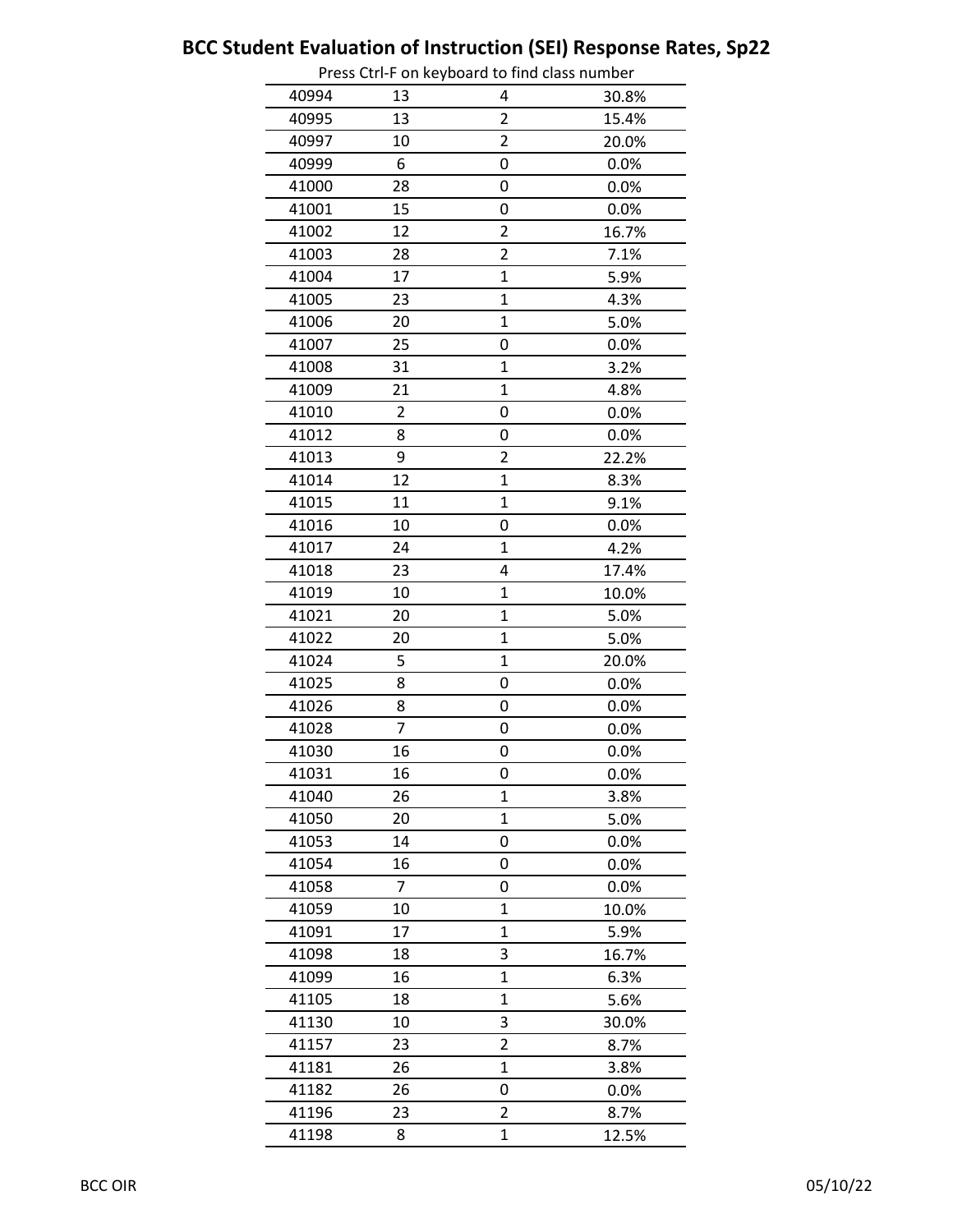|       |    | Press Curri on Reyboard to mid class number |       |
|-------|----|---------------------------------------------|-------|
| 41279 | 25 | 1                                           | 4.0%  |
| 41287 | 23 | 0                                           | 0.0%  |
| 41288 | 22 | 1                                           | 4.5%  |
| 41612 | 15 | 0                                           | 0.0%  |
| 41613 | 16 | 0                                           | 0.0%  |
| 41614 | 19 | 1                                           | 5.3%  |
| 41615 | 20 | $\overline{2}$                              | 10.0% |
| 41616 | 16 | 3                                           | 18.8% |
| 41617 | 6  | 0                                           | 0.0%  |
| 41619 | 17 | 0                                           | 0.0%  |
| 41621 | 14 | $\overline{2}$                              | 14.3% |
| 41622 | 25 | 3                                           | 12.0% |
| 41627 | 18 | $\overline{2}$                              | 11.1% |
| 41628 | 17 | 2                                           | 11.8% |
| 41630 | 24 | 3                                           | 12.5% |
| 41631 | 26 | $\overline{1}$                              | 3.8%  |
| 41632 | 26 | $\overline{\mathbf{c}}$                     | 7.7%  |
| 41633 | 16 | $\mathbf{1}$                                | 6.3%  |
| 41634 | 24 | 1                                           | 4.2%  |
| 41635 | 26 | 3                                           | 11.5% |
| 41636 | 17 | $\overline{1}$                              | 5.9%  |
| 41638 | 13 | 0                                           | 0.0%  |
| 41639 | 5  | 0                                           | 0.0%  |
| 41640 | 11 | 0                                           | 0.0%  |
| 41641 | 6  | 0                                           | 0.0%  |
| 41644 | 8  | 0                                           | 0.0%  |
| 41646 | 25 | 5                                           | 20.0% |
| 41647 | 22 | $\overline{1}$                              | 4.5%  |
| 41648 | 23 | $\overline{\mathbf{c}}$                     | 8.7%  |
| 41649 | 27 | $\mathbf 1$                                 | 3.7%  |
| 41650 | 26 | 0                                           | 0.0%  |
| 41652 | 12 | 0                                           | 0.0%  |
| 41654 | 12 | 5                                           | 41.7% |
| 41655 | 23 | 4                                           | 17.4% |
| 41656 | 25 | 3                                           | 12.0% |
| 41665 | 18 | $\mathbf 1$                                 | 5.6%  |
| 41666 | 12 | 1                                           | 8.3%  |
| 41667 | 15 | 0                                           | 0.0%  |
| 41669 | 7  | 1                                           | 14.3% |
| 41670 | 10 | 4                                           | 40.0% |
| 41672 | 9  | 0                                           | 0.0%  |
| 41673 | 15 | 3                                           | 20.0% |
| 41674 | 11 | 3                                           | 27.3% |
| 41675 | 8  | 0                                           | 0.0%  |
| 41676 | 10 | 2                                           | 20.0% |
| 41677 | 27 | 4                                           | 14.8% |
| 41678 | 9  | $\mathbf{1}$                                | 11.1% |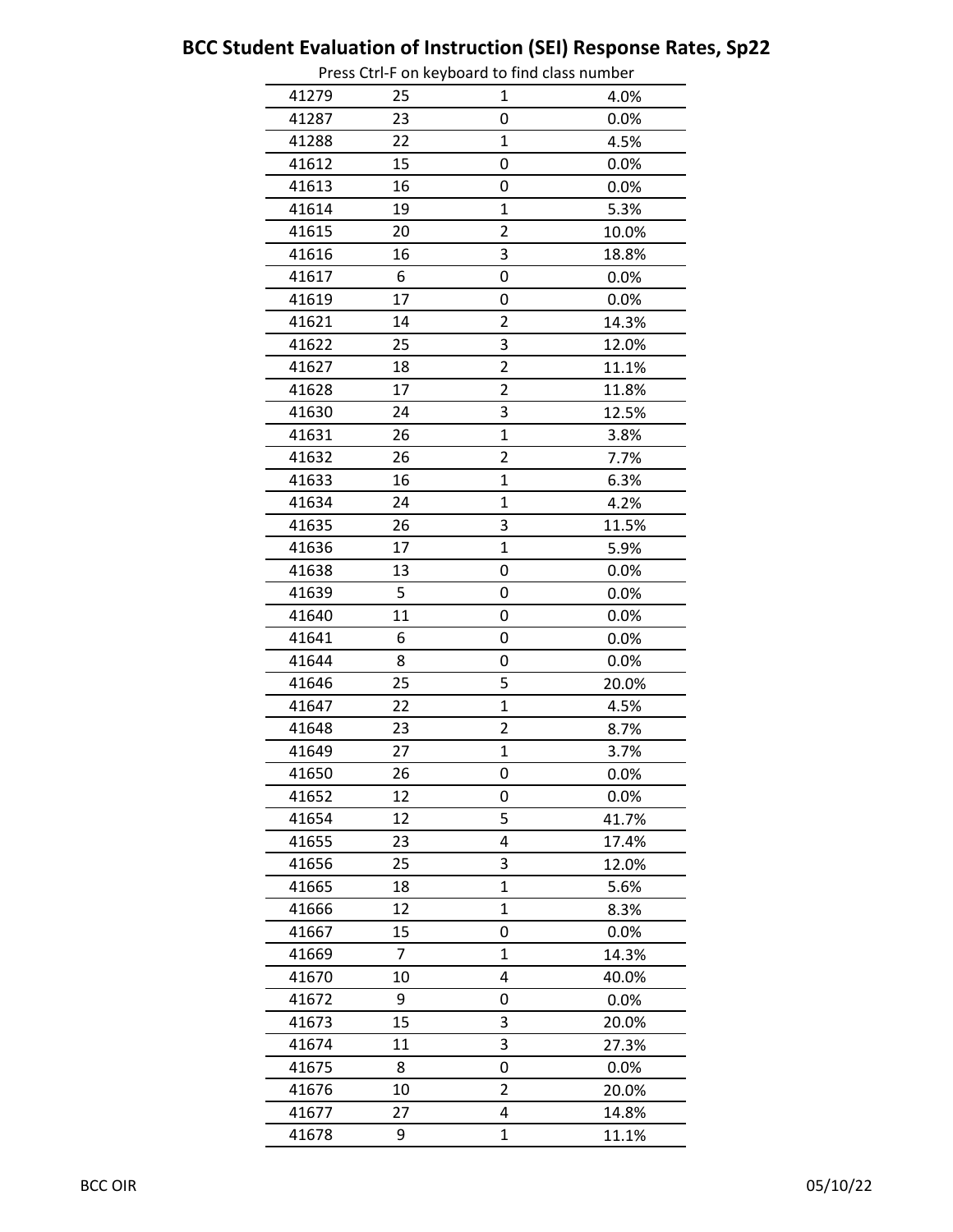|       |    | Press Cur-Flori Reyboard to mid class number |       |
|-------|----|----------------------------------------------|-------|
| 41679 | 7  | 2                                            | 28.6% |
| 41681 | 24 | $\overline{2}$                               | 8.3%  |
| 41683 | 25 | 5                                            | 20.0% |
| 41684 | 26 | 6                                            | 23.1% |
| 41685 | 18 | 2                                            | 11.1% |
| 41687 | 25 | 5                                            | 20.0% |
| 41689 | 26 | $\overline{2}$                               | 7.7%  |
| 41690 | 28 | 0                                            | 0.0%  |
| 41691 | 25 | 0                                            | 0.0%  |
| 41692 | 27 | 3                                            | 11.1% |
| 41693 | 26 | 6                                            | 23.1% |
| 41694 | 17 | $\overline{1}$                               | 5.9%  |
| 41695 | 25 | 4                                            | 16.0% |
| 41696 | 26 | 3                                            | 11.5% |
| 41697 | 22 | $\overline{1}$                               | 4.5%  |
| 41698 | 26 | 4                                            | 15.4% |
| 41699 | 25 | 4                                            | 16.0% |
| 41701 | 25 | 3                                            | 12.0% |
| 41702 | 17 | $\overline{2}$                               | 11.8% |
| 41703 | 26 | 3                                            | 11.5% |
| 41704 | 11 | $\overline{2}$                               | 18.2% |
| 41705 | 7  | $\overline{1}$                               | 14.3% |
| 41706 | 9  | 0                                            | 0.0%  |
| 41707 | 9  | $\mathbf{1}$                                 | 11.1% |
| 41708 | 11 | 3                                            | 27.3% |
| 41709 | 18 | 4                                            | 22.2% |
| 41710 | 24 | 1                                            | 4.2%  |
| 41713 | 19 | 3                                            | 15.8% |
| 41714 | 21 | $\overline{2}$                               | 9.5%  |
| 41715 | 19 | 4                                            | 21.1% |
| 41716 | 6  | 0                                            | 0.0%  |
| 41718 | 11 | 3                                            | 27.3% |
| 41719 | 20 | $\mathbf{1}$                                 | 5.0%  |
| 41721 | 18 | 1                                            | 5.6%  |
| 41722 | 16 | 1                                            | 6.3%  |
| 41723 | 16 | 0                                            | 0.0%  |
| 41724 | 13 | $\mathbf{1}$                                 | 7.7%  |
| 41726 | 7  | $\mathbf{1}$                                 | 14.3% |
| 41727 | 22 | $\overline{2}$                               | 9.1%  |
| 41728 | 24 | 6                                            | 25.0% |
| 41729 | 8  | 1                                            | 12.5% |
| 41730 | 14 | 0                                            | 0.0%  |
| 41731 | 22 | 2                                            | 9.1%  |
| 41732 | 21 | 6                                            | 28.6% |
| 41734 | 9  | 2                                            | 22.2% |
| 41735 | 15 | $\mathbf{1}$                                 | 6.7%  |
| 41736 | 6  | 0                                            | 0.0%  |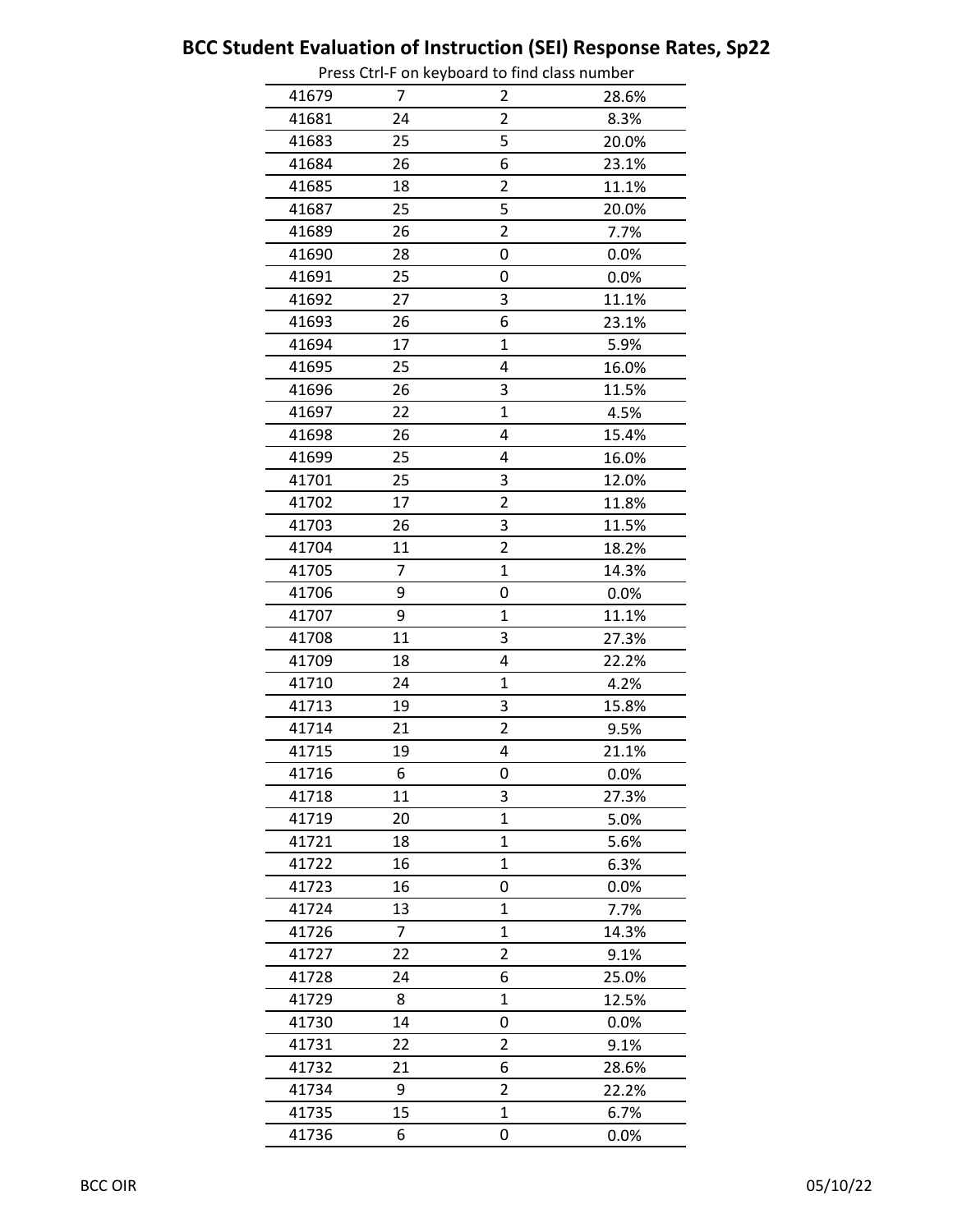|       |    | Press Cur-Flori Reyboard to find class humber |       |
|-------|----|-----------------------------------------------|-------|
| 41737 | 24 | 1                                             | 4.2%  |
| 41738 | 28 | 4                                             | 14.3% |
| 41739 | 13 | 0                                             | 0.0%  |
| 41740 | 14 | 0                                             | 0.0%  |
| 41741 | 14 | 0                                             | 0.0%  |
| 41742 | 18 | $\overline{2}$                                | 11.1% |
| 41743 | 16 | $\overline{1}$                                | 6.3%  |
| 41744 | 16 | $\overline{1}$                                | 6.3%  |
| 41746 | 14 | $\overline{2}$                                | 14.3% |
| 41747 | 17 | $\overline{2}$                                | 11.8% |
| 41748 | 7  | 0                                             | 0.0%  |
| 41749 | 12 | 3                                             | 25.0% |
| 41750 | 6  | 0                                             | 0.0%  |
| 41752 | 20 | 0                                             | 0.0%  |
| 41753 | 15 | 2                                             | 13.3% |
| 41755 | 13 | 0                                             | 0.0%  |
| 41756 | 10 | 3                                             | 30.0% |
| 41757 | 12 | 1                                             | 8.3%  |
| 41758 | 16 | 0                                             | 0.0%  |
| 41760 | 6  | 0                                             | 0.0%  |
| 41761 | 10 | 0                                             | 0.0%  |
| 41763 | 11 | 1                                             | 9.1%  |
| 41764 | 14 | $\overline{1}$                                | 7.1%  |
| 41765 | 16 | $\mathbf 1$                                   | 6.3%  |
| 41766 | 14 | 0                                             | 0.0%  |
| 41768 | 9  | 2                                             | 22.2% |
| 41770 | 7  | $\overline{1}$                                | 14.3% |
| 41772 | 5  | 3                                             | 60.0% |
| 41775 | 3  | 0                                             | 0.0%  |
| 41777 | 3  | $\mathbf 1$                                   | 33.3% |
| 41779 | 4  | $\mathbf 1$                                   | 25.0% |
| 41780 | 9  | $\overline{2}$                                | 22.2% |
| 41781 | 6  | $\overline{1}$                                | 16.7% |
| 41782 | 5  | 1                                             | 20.0% |
| 41783 | 25 | 0                                             | 0.0%  |
| 41784 | 14 | $\mathbf 1$                                   | 7.1%  |
| 41785 | 23 | 2                                             | 8.7%  |
| 41787 | 5  | 0                                             | 0.0%  |
| 41788 | 12 | 1                                             | 8.3%  |
| 41789 | 12 | 0                                             | 0.0%  |
| 41791 | 6  | 0                                             | 0.0%  |
| 41792 | 20 | 18                                            | 90.0% |
| 41793 | 20 | 11                                            | 55.0% |
| 41794 | 28 | 17                                            | 60.7% |
| 41795 | 18 | $\mathbf 1$                                   | 5.6%  |
| 41796 | 10 | 0                                             | 0.0%  |
| 41798 | 16 | 0                                             | 0.0%  |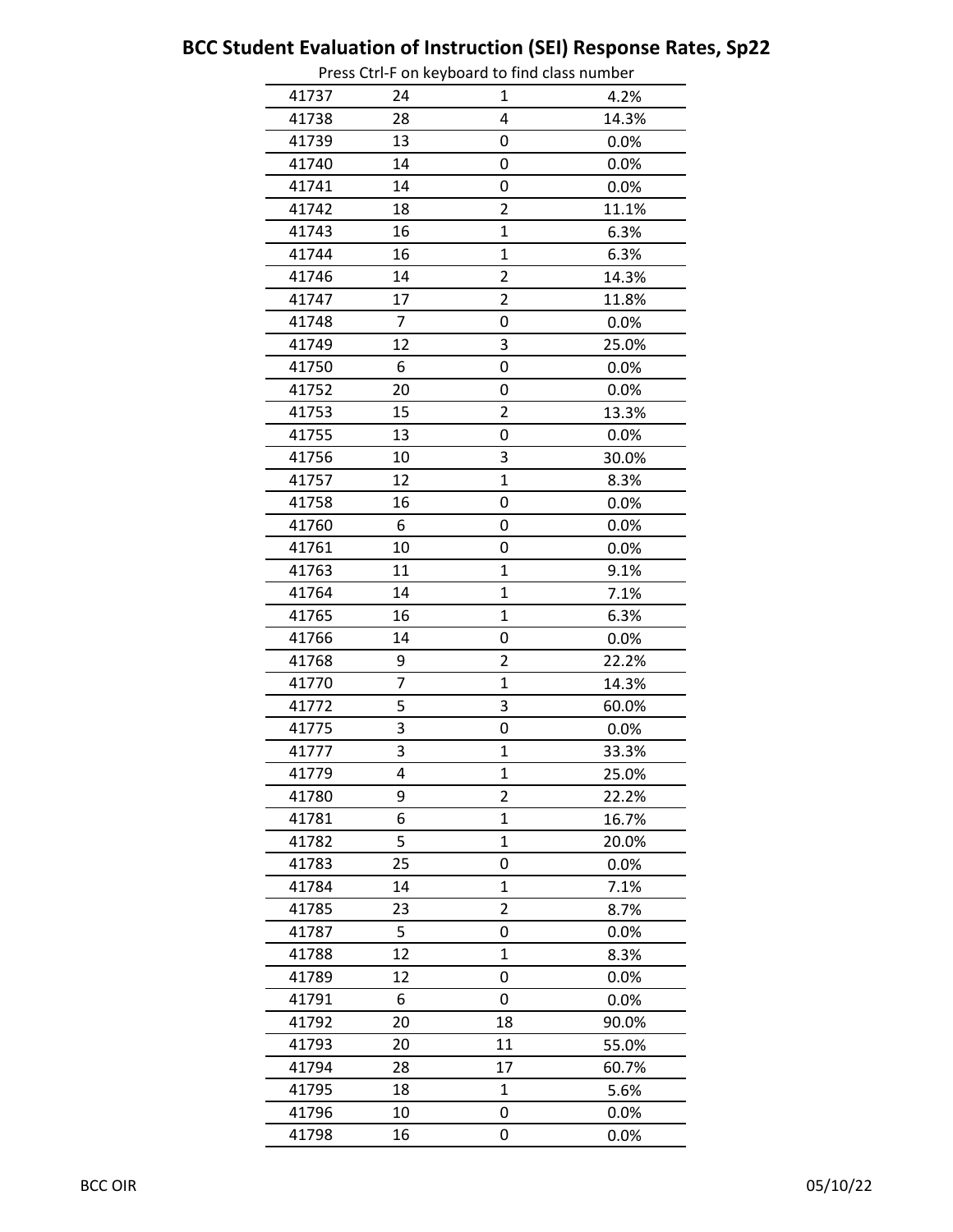|       |                | FIESS CUIFI OII REYDOATU LO IIIIU CIASS HUITIDEI |       |
|-------|----------------|--------------------------------------------------|-------|
| 41800 | 10             | 0                                                | 0.0%  |
| 41801 | 11             | 0                                                | 0.0%  |
| 41802 | 14             | 0                                                | 0.0%  |
| 41803 | 29             | 0                                                | 0.0%  |
| 41804 | 6              | 0                                                | 0.0%  |
| 41805 | 13             | 0                                                | 0.0%  |
| 41806 | 14             | $\overline{2}$                                   | 14.3% |
| 41808 | 9              | 1                                                | 11.1% |
| 41809 | 12             | 4                                                | 33.3% |
| 41810 | 11             | $\mathbf 1$                                      | 9.1%  |
| 41811 | 9              | $\overline{2}$                                   | 22.2% |
| 41812 | 9              | $\overline{1}$                                   | 11.1% |
| 41813 | 10             | $\overline{1}$                                   | 10.0% |
| 41814 | 10             | 4                                                | 40.0% |
| 41815 | $\overline{7}$ | $\mathbf 1$                                      | 14.3% |
| 41816 | 11             | $\overline{2}$                                   | 18.2% |
| 41817 | 10             | $\overline{1}$                                   | 10.0% |
| 41818 | 12             | 0                                                | 0.0%  |
| 41819 | 17             | 3                                                | 17.6% |
| 41821 | 6              | 3                                                | 50.0% |
| 41825 | 9              | 0                                                | 0.0%  |
| 41827 | 9              | 0                                                | 0.0%  |
| 41828 | 7              | $\mathbf 1$                                      | 14.3% |
| 41832 | 15             | 0                                                | 0.0%  |
| 41833 | 16             | 0                                                | 0.0%  |
| 41837 | 7              | 0                                                | 0.0%  |
| 41887 | 8              | 0                                                | 0.0%  |
| 41898 | 23             | 4                                                | 17.4% |
| 41899 | 24             | 5                                                | 20.8% |
| 41913 | 13             | $\mathbf 1$                                      | 7.7%  |
| 41914 | 19             | 3                                                | 15.8% |
| 41915 | 14             | 1                                                | 7.1%  |
| 41916 | 9              | 0                                                | 0.0%  |
| 41934 | 20             | 2                                                | 10.0% |
| 41935 | 26             | 3                                                | 11.5% |
| 41936 | 14             | 0                                                | 0.0%  |
| 41938 | 13             | 1                                                | 7.7%  |
| 41941 | 23             | 3                                                | 13.0% |
| 41942 | 25             | 2                                                | 8.0%  |
| 41964 | 27             | $\overline{c}$                                   | 7.4%  |
| 41965 | 12             | $\overline{c}$                                   | 16.7% |
| 41966 | 24             | $\overline{2}$                                   | 8.3%  |
| 41967 | 13             | $\overline{\mathbf{c}}$                          | 15.4% |
| 41968 | 26             | 1                                                | 3.8%  |
| 41969 | 20             | 0                                                | 0.0%  |
| 41970 | 11             | 0                                                | 0.0%  |
| 41971 | 27             | $\overline{2}$                                   | 7.4%  |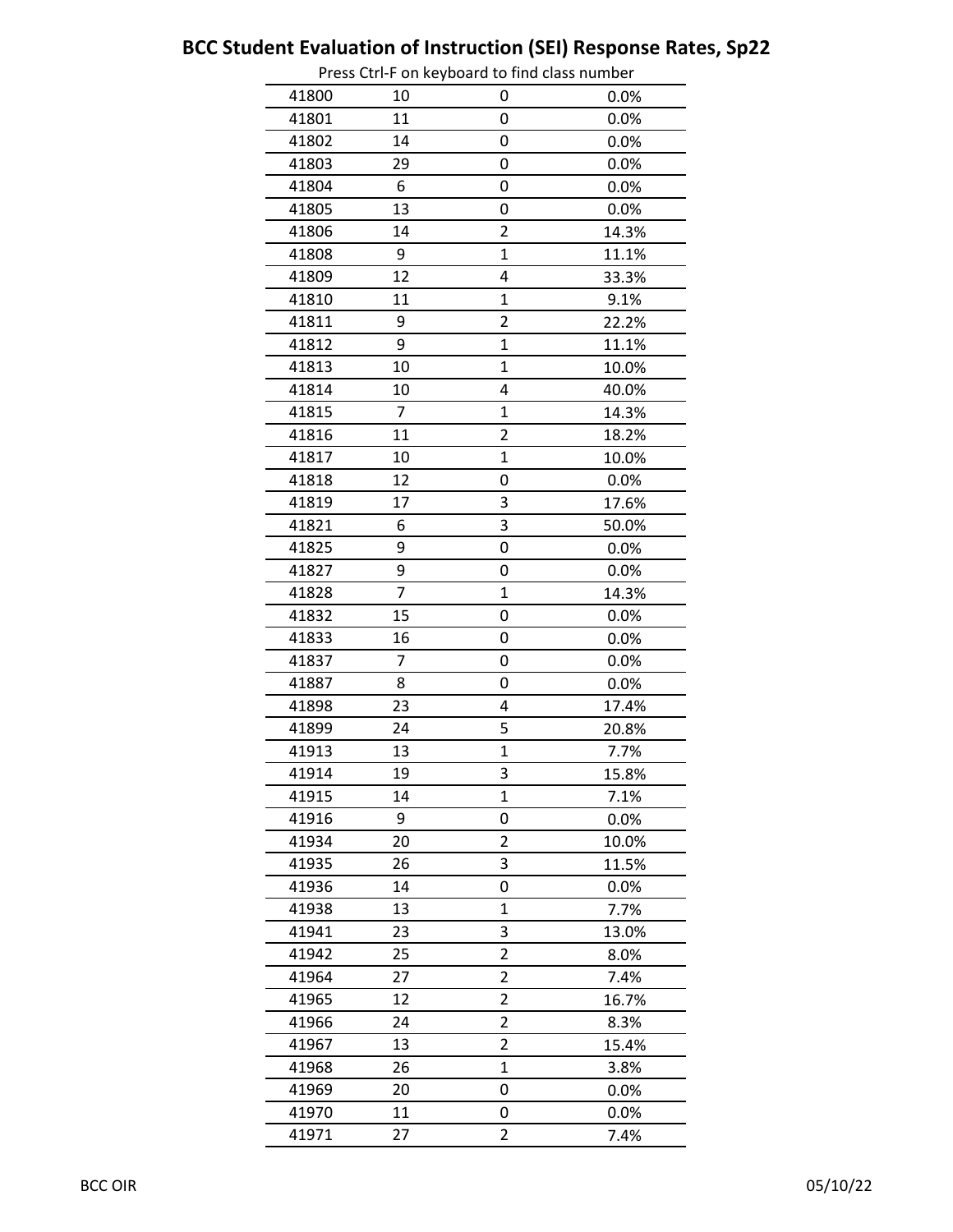|       |    | Press Cur-Flori Reyboard to mid class number |       |
|-------|----|----------------------------------------------|-------|
| 41972 | 21 | 9                                            | 42.9% |
| 41973 | 24 | $\overline{2}$                               | 8.3%  |
| 41974 | 5  | 0                                            | 0.0%  |
| 41975 | 17 | $\mathbf{1}$                                 | 5.9%  |
| 41976 | 18 | 3                                            | 16.7% |
| 41978 | 26 | $\overline{2}$                               | 7.7%  |
| 41979 | 25 | $\overline{2}$                               | 8.0%  |
| 41980 | 11 | $\overline{2}$                               | 18.2% |
| 41981 | 13 | 0                                            | 0.0%  |
| 41983 | 12 | 1                                            | 8.3%  |
| 41984 | 24 | 3                                            | 12.5% |
| 41985 | 23 | 5                                            | 21.7% |
| 41986 | 25 | 3                                            | 12.0% |
| 41987 | 23 | 2                                            | 8.7%  |
| 41988 | 17 | $\overline{1}$                               | 5.9%  |
| 41991 | 8  | $\overline{2}$                               | 25.0% |
| 41993 | 8  | $\overline{1}$                               | 12.5% |
| 41994 | 7  | $\mathbf{1}$                                 | 14.3% |
| 41995 | 27 | $\overline{2}$                               | 7.4%  |
| 42238 | 8  | $\overline{1}$                               | 12.5% |
| 42279 | 25 | 3                                            | 12.0% |
| 42281 | 17 | 2                                            | 11.8% |
| 42283 | 10 | $\overline{1}$                               | 10.0% |
| 42284 | 12 | $\mathbf 1$                                  | 8.3%  |
| 42292 | 6  | 3                                            | 50.0% |
| 42333 | 8  | 0                                            | 0.0%  |
| 42364 | 26 | 5                                            | 19.2% |
| 42366 | 11 | $\mathbf{1}$                                 | 9.1%  |
| 42367 | 26 | 0                                            | 0.0%  |
| 42375 | 10 | $\mathbf 1$                                  | 10.0% |
| 42376 | 12 | 3                                            | 25.0% |
| 42377 | 19 | $\mathbf{1}$                                 | 5.3%  |
| 45212 | 11 | 3                                            | 27.3% |
| 45221 | 12 | 3                                            | 25.0% |
| 45328 | 12 | $\overline{2}$                               | 16.7% |
| 45363 | 9  | 0                                            | 0.0%  |
| 45366 | 9  | 0                                            | 0.0%  |
| 45377 | 7  | 0                                            | 0.0%  |
| 45379 | 7  | 0                                            | 0.0%  |
| 45384 | 10 | 1                                            | 10.0% |
| 45385 | 10 | $\overline{1}$                               | 10.0% |
| 45386 | 8  | $\overline{2}$                               | 25.0% |
| 45387 | 8  | $\overline{2}$                               | 25.0% |
| 45388 | 25 | 0                                            | 0.0%  |
| 45389 | 11 | 0                                            | 0.0%  |
| 45390 | 23 | 2                                            | 8.7%  |
| 45391 | 15 | $\overline{2}$                               | 13.3% |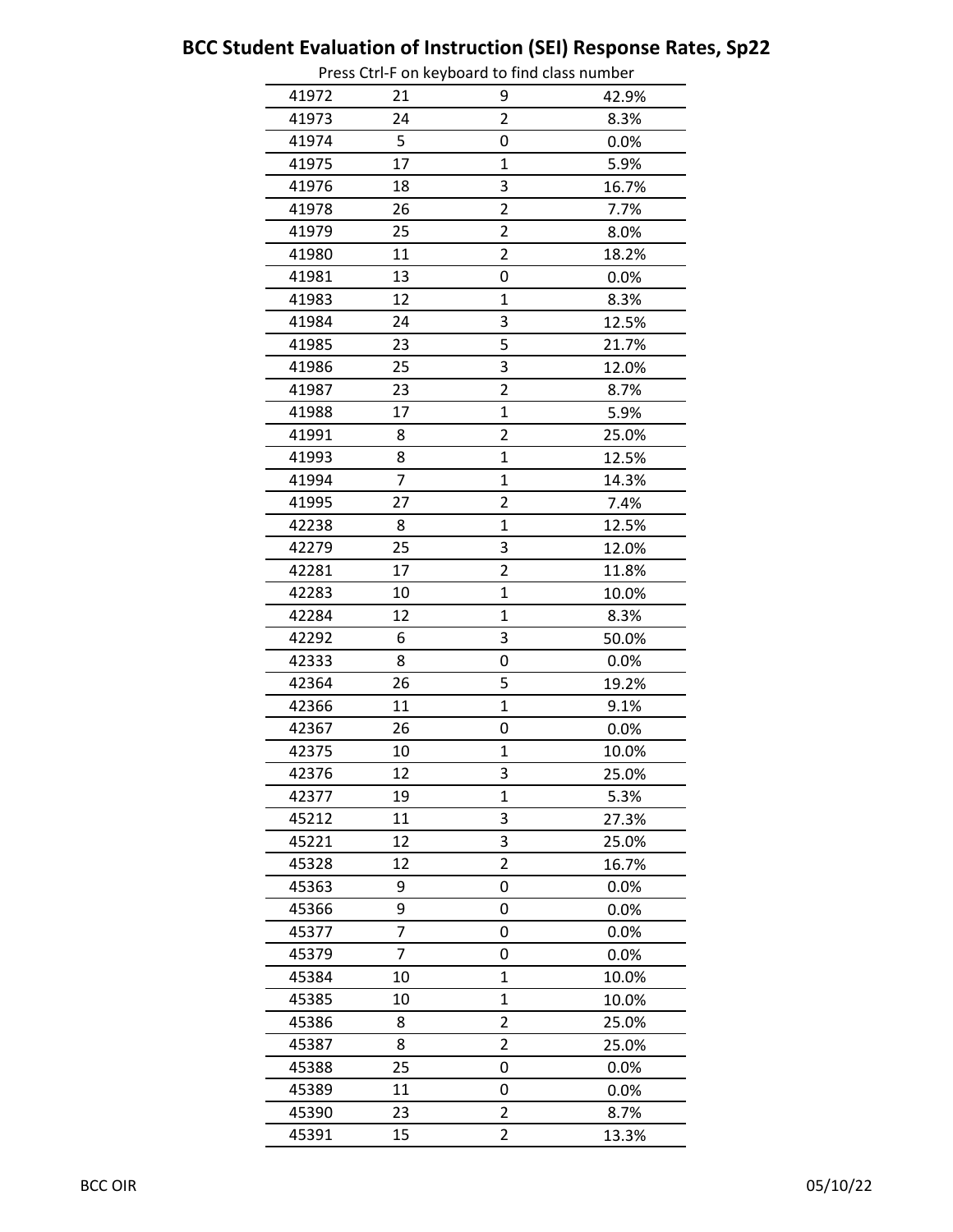|       |    | Press Ctri-F on Reyboard to find class number |       |
|-------|----|-----------------------------------------------|-------|
| 45392 | 12 | 1                                             | 8.3%  |
| 45422 | 11 | 0                                             | 0.0%  |
| 45725 | 5  | 0                                             | 0.0%  |
| 45764 | 6  | 0                                             | 0.0%  |
| 45777 | 17 | 3                                             | 17.6% |
| 45784 | 7  | $\overline{1}$                                | 14.3% |
| 45793 | 10 | $\overline{1}$                                | 10.0% |
| 45806 | 3  | 1                                             | 33.3% |
| 45808 | 12 | 3                                             | 25.0% |
| 45839 | 26 | 1                                             | 3.8%  |
| 48604 | 24 | $\overline{1}$                                | 4.2%  |
| 49029 | 19 | $\overline{2}$                                | 10.5% |
| 49277 | 27 | $\overline{1}$                                | 3.7%  |
| 49278 | 28 | $\overline{1}$                                | 3.6%  |
| 49322 | 8  | 0                                             | 0.0%  |
| 49324 | 26 | $\overline{c}$                                | 7.7%  |
| 49326 | 4  | 1                                             | 25.0% |
| 49327 | 20 | 4                                             | 20.0% |
| 49329 | 16 | 4                                             | 25.0% |
| 49332 | 16 | $\overline{1}$                                | 6.3%  |
| 49334 | 25 | 3                                             | 12.0% |
| 49335 | 23 | 1                                             | 4.3%  |
| 49336 | 9  | $\overline{2}$                                | 22.2% |
| 49337 | 13 | 0                                             | 0.0%  |
| 49338 | 20 | $\mathbf{1}$                                  | 5.0%  |
| 49343 | 27 | 4                                             | 14.8% |
| 49344 | 26 | 1                                             | 3.8%  |
| 49345 | 16 | $\overline{1}$                                | 6.3%  |
| 49381 | 11 | 0                                             | 0.0%  |
| 49383 | 14 | $\overline{\mathbf{c}}$                       | 14.3% |
| 49384 | 10 | U                                             | 0.0%  |
| 49386 | 19 | 1                                             | 5.3%  |
| 49387 | 14 | $\mathbf 1$                                   | 7.1%  |
| 49389 | 8  | 3                                             | 37.5% |
| 49491 | 22 | 1                                             | 4.5%  |
| 51385 | 23 | $\mathbf 1$                                   | 4.3%  |
| 54434 | 3  | $\overline{2}$                                | 66.7% |
| 54435 | 3  | $\overline{c}$                                | 66.7% |
| 54437 | 8  | 0                                             | 0.0%  |
| 54438 | 9  | 0                                             | 0.0%  |
| 54544 | 3  | 1                                             | 33.3% |
| 54581 | 24 | 0                                             | 0.0%  |
| 54966 | 25 | $\mathbf 1$                                   | 4.0%  |
| 54967 | 11 | 0                                             | 0.0%  |
| 57213 | 8  | $\mathbf{1}$                                  | 12.5% |
| 57641 | 13 | 1                                             | 7.7%  |
| 58605 | 6  | $\overline{2}$                                | 33.3% |